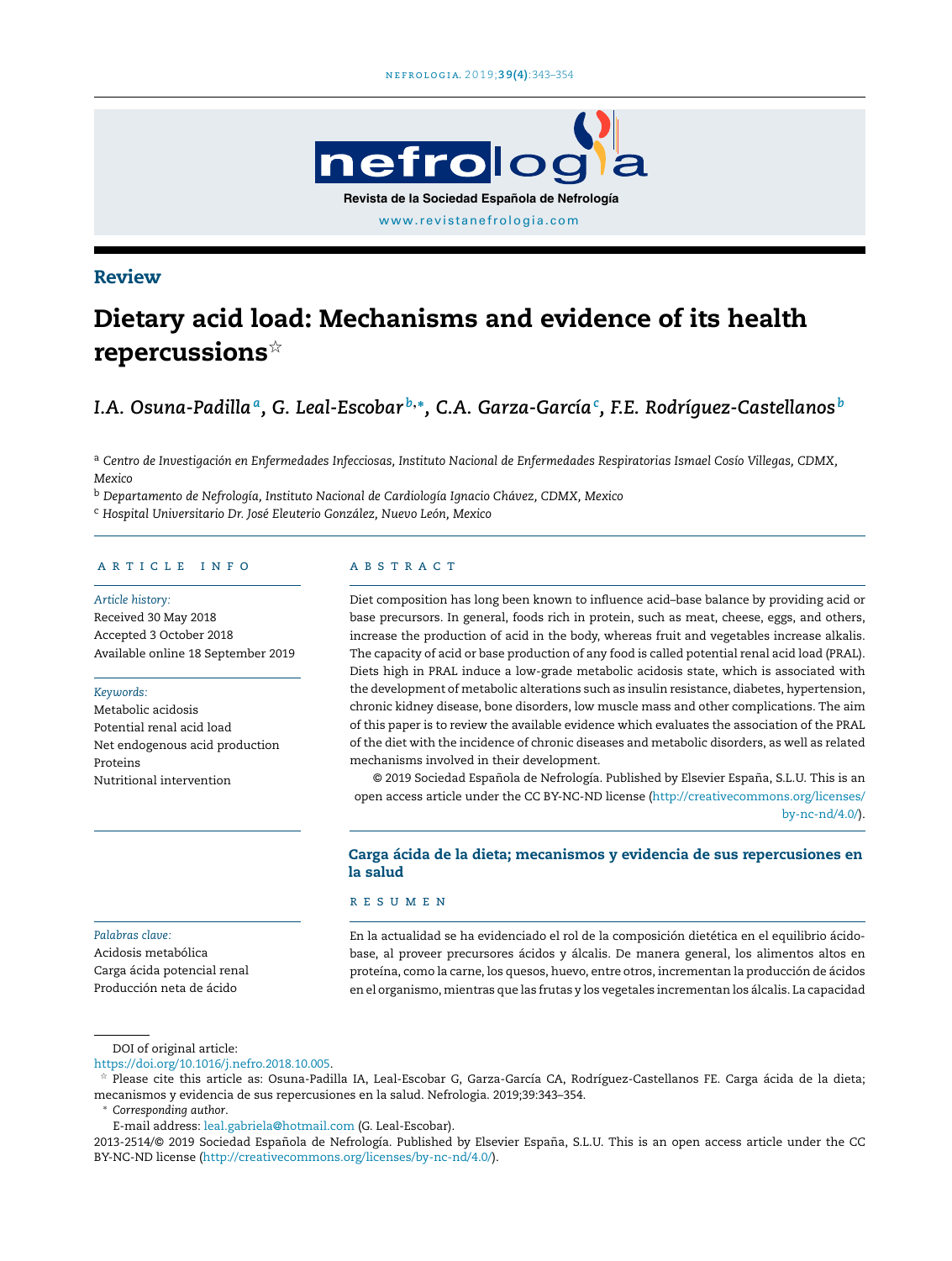Proteínas Intervención nutricional

que tiene un alimento para producir precursores ácidos o bases se denomina carga ácida potencial renal (PRAL). Dietas con PRAL elevados ocasionan un estado de acidosis metabólica de bajo grado, el cual se ha asociado con el desarrollo de alteraciones metabólicas como resistencia a la insulina, diabetes, hipertensión, enfermedad renal crónica, alteraciones óseas y baja musculatura, entre otras complicaciones. El objetivo del presente trabajo es realizar una revisión de la evidencia disponible a la fecha que evalúa la asociación entre el PRAL de la dieta con la incidencia de enfermedades crónicas y alteraciones metabólicas, mencionando los mecanismos involucrados en su desarrollo.

© 2019 Sociedad Española de Nefrología. Publicado por Elsevier España, S.L.U. Este es un artículo Open Access bajo la licencia CC BY-NC-ND [\(http://creativecommons.org/licenses/](http://creativecommons.org/licenses/by-nc-nd/4.0/) [by-nc-nd/4.0/\)](http://creativecommons.org/licenses/by-nc-nd/4.0/).

## Introduction

Currently, chronic noncommunicable diseases (CNDs) represent a public health problem, accounting for 70% of deaths in developing countries. The main CNDs are cardiovascular disease, cancer, chronic respiratory diseases and diabetes.<sup>[1](#page-8-0)</sup> Historically, an association has been reported between the feeding pattern and the development or progression of metabolic disorders and CNDs. $^2$  $^2$  In recent years one aspect that has received attention is the impact of the micronutrient profile on the maintenance of acid base equilibrium, describing the deleterious impact of metabolic acidosis (MA) on health status. The objective of the present review is to analyze the available evidence of the dietary acid load in different clinical conditions [\(Fig.](#page-2-0) 1).

#### Acid–base homeostasis

The organs involved in the maintenance of acid base balance are the lungs and kidneys, as well as a complex system of buffers (buffers). The interaction and proper function of these mentioned elements is required to maintain the arterial pH in optimal ranges (7.35–7.45). The condition where the pH value is less than 7.35 is called acidemia, and a value greater than 7.45 is called alcalemia. The main function of the lungs in acid–base homeostasis is the elimination of carbon dioxide (PaCO<sub>2</sub>). The kidneys reabsorb the filtered bicarbonate and maintain the production of bicarbonate (HCO<sub>3</sub><sup>–</sup>) with the excretion of titrable and non-titratable acid, through the ammonium system ( $NH<sub>4</sub>$ <sup>+</sup>) in the urine. Metabolic acidosis (MA) is defined as the presence of an arterial pH < 7.35 and/or decreased concentrations of  $HCO_3^-, ^{3,4}$  $HCO_3^-, ^{3,4}$  $HCO_3^-, ^{3,4}$  The condition where the pH is very close to the lower limit (7.35) is called low-grade  $MA.<sup>5</sup>$  $MA.<sup>5</sup>$  $MA.<sup>5</sup>$ 

Diet plays an essential role in the maintenance of acid base balance. Once the food is ingested, the stomach wall excretes hydrogen ion and the pancreas secretes alkali into the digestive tract. The gastrointestinal tract affects the acid–base state by absorbing sulfur amino acids and alkali salts, which will be transported as substrates to the liver and to metabolically active tissues. Once oxidized, the sulfur amino acids release protons and the organic acids release alkali, that will impact on the acid base reserve, being finally excreted by the kidneys. Although the intestine does not generate either acids or bases, the characteristics of the diet determine the formation of acids and alkalis once absorbed and metabolized in the liver.<sup>[6](#page-8-0)</sup>

The dietary components that release acid precursors after metabolism are phosphorus and proteins (mainly the sulfur amino acids, such as cysteine, methionine and taurine, as well as cationic amino acids such as lysine and arginine). The nutrients precursors of alkali are potassium, magnesium and calcium.[6](#page-8-0)

## Measurement and estimation of endogenous acids production

The kidneys eliminate the products from the metabolism of some anions (chlorine, phosphorus, sulphate), organic acids and cations (sodium, potassium, calcium, magnesium). If the amount of anions exceeds that of cations, a mechanism of urinary acid excretion (hydrogen ions H<sup>+</sup> ) is stimulated. The total amount of acid excreted is called net acid production (NEAP) [(anionic + organic acids) − cations], which can be measured in the urine (direct NEAP) with the determination of ((NH $_4$ <sup>+</sup> titicatable acid) –  $HCO<sub>3</sub>$ ), or it can estimated through the dietary composition of the healthy individual (estimated NEAP). The amount of acids and alkalis that are produced according to the nutrient profile of the diet is called potential renal acid load (PRAL), this includes the amount of endogenously synthesized organic acids (estimated OA). $^{7,8}$  $^{7,8}$  $^{7,8}$  There are 3 different ways to estimate the NEAP; Frassetto et al. proposed two equations to estimate the NEAP, which consider only the con-sumption of protein and potassium.<sup>[9](#page-8-0)</sup> Remer et al. proposed a mathematical model to estimate the PRAL which incorporates the amounts of micronutrients present in the regular diet of the individual, to which, by adding the estimated OA the stimated NEAP it is obtained. This same research group also proposed a model to estimate the PRAL that incorporates the amounts of micronutrients excreted in the urine, which we will called in the present work as urinary  $\text{PRAL}^{10}$  $\text{PRAL}^{10}$  $\text{PRAL}^{10}$ ([Table](#page-2-0) 1).

The accuracy of the equations for estimating NEAP has not been studied in detail. Parmenter et al. reported a greater accuracy in the NEAP estimation by using the Remer T equations, observing a low accuracy using both equations proposed by Frassetto et al.; however, these calculations are frequently used in the literature. $11$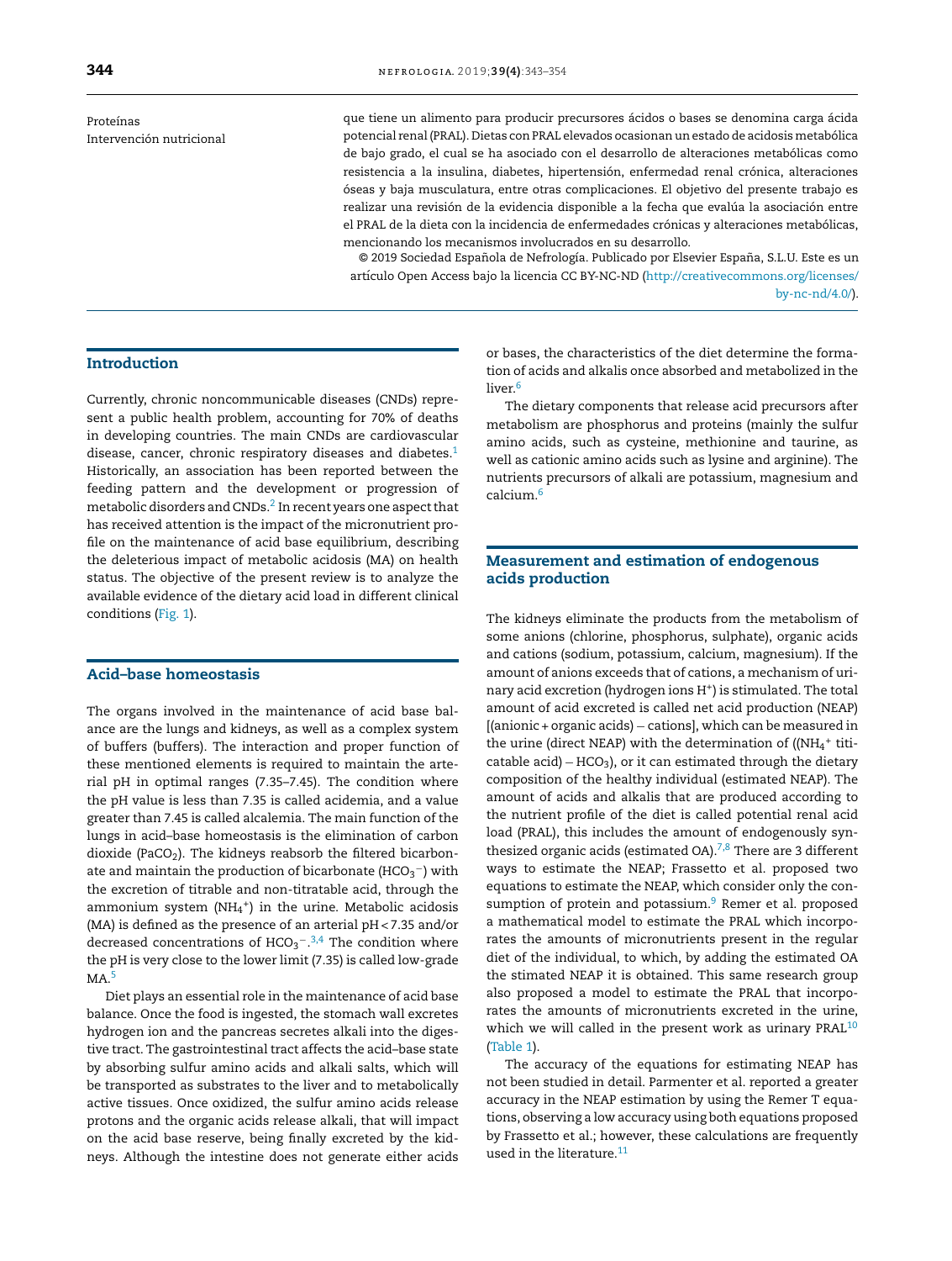<span id="page-2-0"></span>

Figure 1 – Complications of diets with high acid load. The chronic consumption of diets with high acid load favors the development of low grade AM, which is linked to metabolic abnormalities such as a decrease in bone mineral density and osteoporosis due to the activation of osteoclasts. In kidneys, MA causes an increase in urinary excretion of calcium, an increase in the reabsorption of citrate favoring the development of kidney stones, an increase in ammonium excretion and a decrease in uric acid excretion affecting the development and progression of the chronic kidney disease. Low-grade metabolic acidosis causes hypercortisolism, which decreases insulin sensitivity, with high risk of developing DM2 and nonalcoholic fatty liver. Decreases muscle anabolism and exacerbating the proteolytic state, putting the individual at greater risk of sarcopenia. The increase in Uric acid (UA), hypercortisolism and IR are considered risk factors for the development of hypertension. Independently, the acid load of the diet is associated with an increased cardiovascular risk. BMD: bone mineral density; AU: uric acid; IR: insulin resistance; DM2: diabetes mellitus type 2; HTN: hypertension; CNDs: chronic noncommunicable diseases; CVD: cardiovascular disease; ↑: increase; ↓: decrease.

| Table 1 – Equations for estimating the Net Acid Production (NEAP). |                                                                                                                                                                  |  |  |  |  |
|--------------------------------------------------------------------|------------------------------------------------------------------------------------------------------------------------------------------------------------------|--|--|--|--|
| Indicator                                                          | Equation                                                                                                                                                         |  |  |  |  |
| NEAPest (mEq/day)                                                  | Equation 1 = $(0.91 \times$ protein g/d $)$ – $(0.57 \times$ Potassium mEq/d $)$                                                                                 |  |  |  |  |
| Frasseto et al. <sup>9</sup>                                       | Equation 2 = $[(54.5 \times \text{protein g/d})/ \text{Potassium mEq/d}] - 10.2$                                                                                 |  |  |  |  |
| NEAPest (mEg/day)                                                  | PRAL + OAest                                                                                                                                                     |  |  |  |  |
| Remer et al. $7$                                                   | PRAL (mEq/día) = $(0.49 \times$ protein g/d) + 0.037 $\times$ phosphateo mg/d) – (0.021 $\times$ potassium                                                       |  |  |  |  |
|                                                                    | $mg/d$ ) – (0.026 $\times$ magnesium mg/d) – (0.013 $\times$ calcium mg/d)                                                                                       |  |  |  |  |
|                                                                    | OAest (mEq/day) = (0.007184 $\times$ height cm 0.725 $\times$ weight kg 0.425) $\times$ 41/1.73                                                                  |  |  |  |  |
| PRAL <sub>urine</sub> (medición en                                 | $=(2 \times \text{sulfate}_{mmol/d} + \text{chloride}) + (1.8 \times \text{phosphate}_{mmol/d}) - (2 \times \text{sodium}_{mmol/d} + \text{potassium}_{mmol/d})$ |  |  |  |  |
| orina)                                                             | + magnesium <sub>mmol/d</sub> $)$ + (2 × calcium <sub>mmol/d</sub> ).                                                                                            |  |  |  |  |
| Remer et al. $10$                                                  |                                                                                                                                                                  |  |  |  |  |
| NEAP: net acid production; PRAL: potential renal acid load.        |                                                                                                                                                                  |  |  |  |  |

## Potential renal acid load

The concept of Potential renal acid load (PRAL) was coined by Remer and Manz in 1994, which reflects an estimate of the rate of intestinal absorption of various nutrients, the ion balance of calcium, magnesium and potassium, and the dissociation of phosphate at a pH of 7.4. The PRAL can be calculated for any food, categorizing them according to their capacity to release acids or bases to the circulation. Also the PRAL of the patient's diet can be studied by evaluating the daily consumption of the nutrients of interest. Diets with positive PRAL increase the production of acid precursors, while diets with negative PRAL increase the production of alkali precursors, that is, if the PRAL value for a type of food is <0, it is considered that such a food increases the alkalinity of the body fluids and, if PRAL > 0, the food increases the production of acids in the body, with the corresponding impact on the acid–base state. In general, foods such as meat, eggs, cheese and whole grains have positive PRAL, while fruits and vegetables have negative PRAL. The PRAL of milk is considered neutral, as well as fats and sugars that have a small effect on the acid–base balance.[10](#page-8-0)

## Food and potential renal acid load

The concept of PRAL has physiological bases and takes into account the chemical composition of foods (protein content, chloride, phosphorus, sodium, potassium, calcium and magnesium), the different rates of intestinal absorption of minerals and proteins with sulfur amino acids, as well as the amount of sulfates produced by protein metabolism.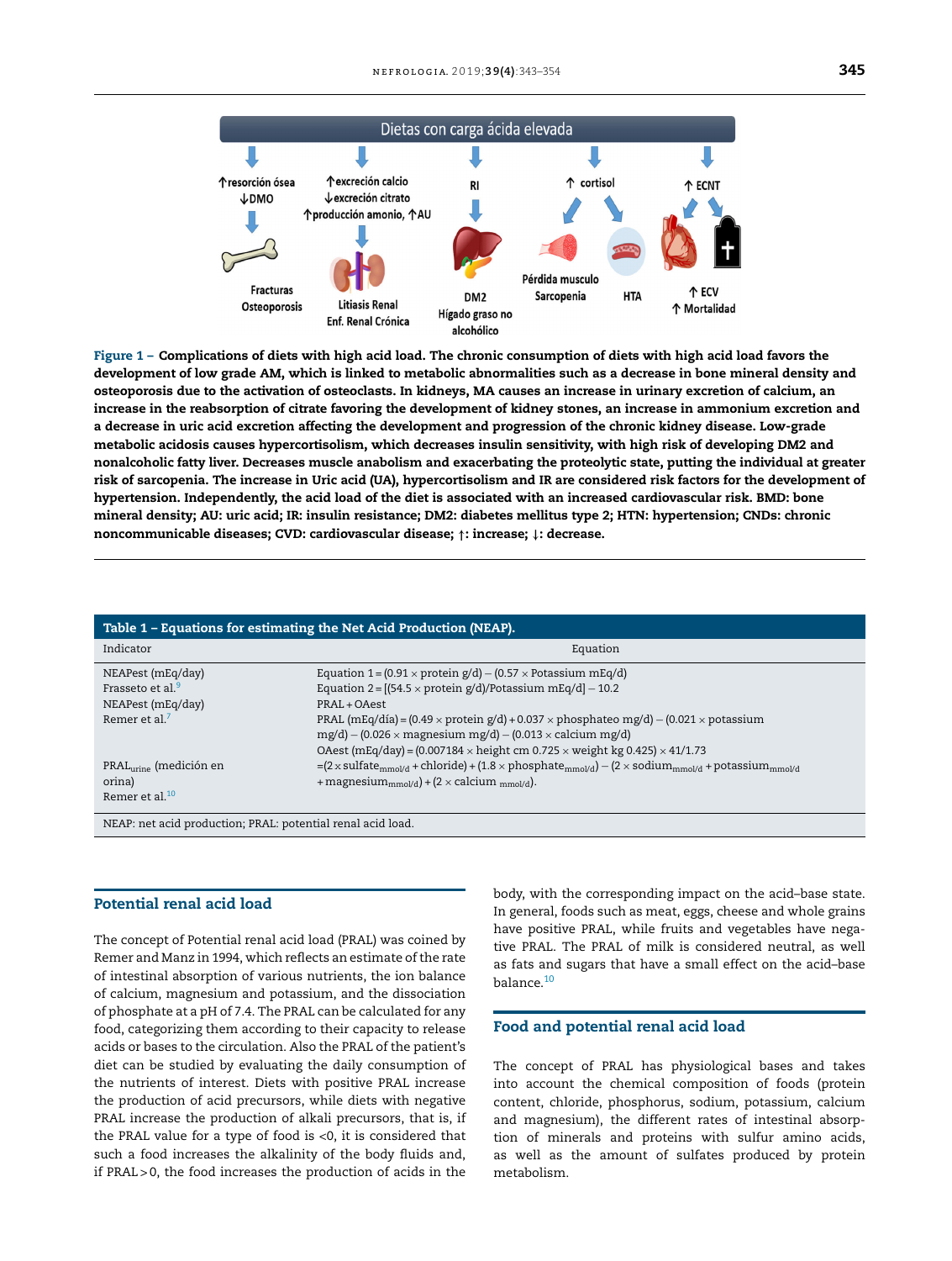Vegetable proteins have lower biological value as compared with proteins of animal origin. This is due to the proportion of cysteine and methionine, however, itis not considered thatthe protein of vegetable origin has a lower content of sulfurized amino acids for each gram of protein, so diets high in protein, regardless of type (animal or vegetable origin), tend to increase the PRAL.<sup>[12](#page-8-0)</sup>

## *Food with positive PRAL*

The consumption of industrialized diets with a low content of fruits and vegetables, together with a high consumption of products of animal origin and cereals, are characterized by having a positive PRAL, which may reach 50–100mEq/day. The amount of acid excreted will depend on which amino acids are present in the diet, since some are classified as neutral, others as acids and others as alkaline. The amino acids that increase the production of acids are lysine, arginine and histidine, which generate hydrochloric acid when they are metabolized. Cysteine and methionine, contain sulfur in their composition and produce sulfuric acid. Foods of animal origin, such as meat, fish and cheeses, are rich in these amino acids and are the main determinants of the acid load of the diet.[13,14](#page-8-0)

It is important to note that the quality of the protein should also be taken into consideration in order to quantify the acidity of the diet. Animal proteins tend to have a high amount of phosphorus which increases PRAL, with the exception of milk, whose amount of phosphorus is compensated by the amount of calcium. Vegetable proteins have phosphorus in the form of phytate, which is less bioavailable and does not have the same acidifying effect. In addition to this, vegetable proteins are generally richer in glutamate, which requires the use of hydrogen ions for their metabolism, and may have a neutral effect on the acid load.<sup>[15](#page-8-0)</sup>

## *Food with negative PRAL*

Fruits and vegetables have a negative PRAL, so they are considered the greatest source of buffer in the diet due to their potassium content, which is involved in acid–base balance by helping electro-neutrality through exchange with hydrogen ions in the distal part of the nephron. The metabolism of the potassium salts found in fruits and vegetables, including citrate and malate, leads to the consumption of hydrogen ions and, consequently, to an alkalizing effect. Considering this, the concentration of potassium in the food reflects the alkalizing capacity of fruits and vegetables, although the potassium content of the food can be affected by the cooking method, being significantly reduced after cooking the food in water.[14,16](#page-8-0)

The presence of oxalate in the food prevents the metabolization of potassium and the subsequent production of alkalis, contributing to the production of acids due to oxalic acid. Some foods rich in oxalate are beets, spinach, Swiss chard, blackberries, cherries, grapes, raspberries, among others. It is important to consider that the composition of micronutrients will determine a negative PRAL, however the

publications suggests not to include them in the diet due to the oxalate content.<sup>[14,16](#page-8-0)</sup>

## Clinical implications of diets with high acid load

The consumption of a diet high in protein and phosphorus, low in potassium, calcium and magnesium, has an impact on long-term health, since these are considered acidogenic diets, that cause low-grade MA.<sup>[17](#page-8-0)</sup>

One of the complications of low-grade MA is the increase in cortisol secretion and the decrease in its inactivation [18](#page-9-0)leading to hypercortisolism which increases the risk various metabolic disorders such as sarcopenia, insulin resistance, Type 2 diabetes mellitus and cardiovascular diseases, among others ([Fig.](#page-2-0) 1).[19](#page-9-0) Epidemiological studies evaluating an association between acid load (PRAL, NEAP estimated or NEAPurinary) and the development of metabolic abnormalities are presented in the supplementary table.

## *Sarcopenia*

Hypercortisolism decreases the muscle mass by increasing proteolysis and inhibiting protein synthesis.<sup>[20,21](#page-9-0)</sup> A reduced muscle reserve or greater muscle loss has been documented in individuals who consume diets with high acid load (positive PRAL).<sup>[22–24](#page-9-0)</sup> In the elderly, reduced musculature is associated with an increased risk of frailty; Kataya et al. reported a high prevalence of frailty in Japanese women who consumed diets high in NEAP estimated and PRAL.<sup>[25](#page-9-0)</sup>

#### *Low bone mineral density/osteoporosis*

Metabolic Acidosis decreases the activity of osteoblasts and activate osteoclasts, which is mediated by the release of  $\beta$ glucuronidase. The increased osteoclastic releases calcium and phosphorus from bone which buffers hydrogenions and maintain the serum pH in normal ranges, and of course calciuria increases. If this process is maintained will produce osteodystrophy, osteoporosis and an increased risk of fractures. $26,27$  Thus, the chronic consumption of acidifying diets may cause a decrease in bone mineralization and an increase in bone fractures.

Different prospective studies in children document that the consumption of diets with high PRAL are associated with a low cortical bone area and low bone density,  $28,29$ increasing the risk of fractures in women but not in men.<sup>[30](#page-9-0)</sup> In a sample of 861 men and women older than 70 years, Jia et al. did not observe a relationship between dietary acid load and bone mineral density, $31$  while Jonge et al. observed an inverse relationship between acid load and the bone microstructure quality evaluated through trabecular bone structure in 4672 adult women above 45 years old.[32](#page-9-0)

#### *Arterial hypertension*

MA and diets high in PRAL results in increased blood pressure (BP), due to: (1) the increase in cortisol and its effects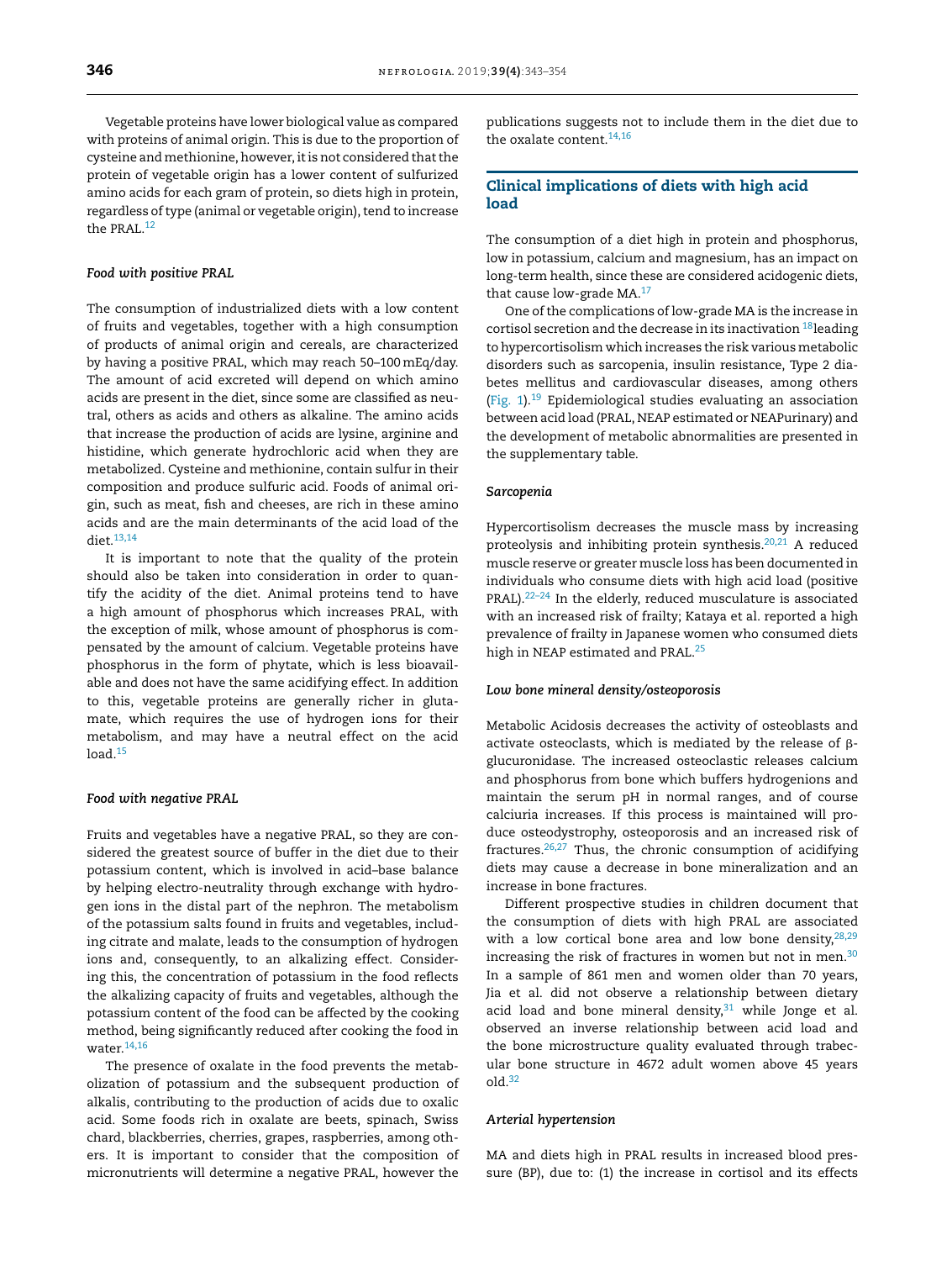on vasoconstriction, (2) the increase in the renal excretion of calcium and magnesium, (3) the decrease in renal excretion of citrate, (4) resistance to insulin and (5) alteration in the secretion of insulin-like growth factor (IGF-1). $^{33}$  $^{33}$  $^{33}$  Likewise, a diet high in PRAL is associated with an increase in uric acid (UA) concentrations due to a reduced urate transport in the proximal tubule to the lumen, $34$  which could explain the effect on the increase in blood pressure through hyperuricaemia a independent risk factor of HTN.<sup>[35](#page-9-0)</sup>

Zhang et al. published in 2009 one of the first prospective studies, 87,293 women followed for 14 years, reporting an asso-ciation between acid load and incidence of hypertension.<sup>[36](#page-9-0)</sup> Other authors have not observed an association between PRAL estimated through diet and alterations in BP.<sup>[33](#page-9-0)</sup> Similar results were published by Engberink et al., who did not observe an association between estimated NEAP and PRAL and BP.[37](#page-9-0) Akter et al. found a relationship between PRAL and the prevalence of HTN in patients analyzed by tertiles, reporting an OR of 1.31 (95% CI 1.01-1.70,  $p = 0.043$ ).<sup>[38](#page-9-0)</sup> Krupp et al. evaluated the PRAL of the diet in 6788 patients from Germany and they found a 45% greater risk of developing hypertension in patients with elevated PRAL.<sup>[39](#page-9-0)</sup> Tielemans et al. evaluated the relationship between PRAL and the development of eclampsia in a cohort of pregnant women and they did not observe an association between PRAL nor NEAP estimated with the incidence of eclampsia or HT.[40](#page-9-0)

#### *Insulin resistance/diabetes*

MA decreases insulin sensitivity by causing alterations in the expression of insulin receptor and decreasing AKT phosphorylation. These abnormalities have been observed in patients with pH < 7.2. In patients with low-grade MA, insulin resistance (IR) has been observed due to the increase in hepatic gluconeogenesis and adecrease in muscle uptake of glucose.<sup>[41](#page-9-0)</sup> Akter et al. observed in 1732 adults a positive association between PRAL and NEAP estimated with IR.[42](#page-9-0) In pregnant patients, IR is determinant in the development of gestational diabetes mellitus (GDM), in these patients PRAL is associated with high glucose levels, elevation of total cholesterol and LDL cholesterol, and they have an increased risk of gestational diabetes mellitus (GDM) ((OR 5.25, IC95% 2.99–9.24, *p* < 1.001) adjusted for age and energy consumption).<sup>[43](#page-9-0)</sup>

Insulin resistance is a risk factor for the development of diabetes. Fagherazzi et al. reported an association between NEAP and PRAL with risk of type 2 diabetes (DM2) in a population of 66,485 women followed for 14 years. $44$  This association was confirmed by Kiefte-de Jong et al., who evaluated the PRAL and NEAP estimated in 3 different cohorts (Nurses Health Study, Nurses Healthy Study II and Health Professionals Follow-Up Study), which together they make a total of 187,490 patients (19% men). $45$  These results differ from those reported by Xu et al., $46$  who did not observe a relationship between PRAL and NEAP estimated with insulin sensitivity and risk of type 2 DM. Akter et al. did not observe a relationship between PRAL and in NEAP estimated with DM2 in women but an association was observed in men.[47](#page-9-0) Due to the controversy in the results, in 2017 Jayedi et al. published a meta-analysis in which the four previously mentioned studies were included, observing an increase in the risk of DM2 of 22% in patients with the highest PRAL (RR 1.22, 95% CI 1.09–1.35, *p* = 0.01) and 23% for NEAP estimated (RR 1.23, IC95% 1.10–1.36, *p* = 0.03); performing the analysis by gender, statistical significance was observed only in women.[48](#page-10-0)

In Japanese patients with a diagnosis of DM2, those with high PRAL presented a higher prevalence of metabolic syndrome (OR 2.22, 95% CI 1.04–4.83, *p* = 0.0384); also, patients with high NEAP estimated have increased prevalence of metabolic syndrome (OR 2.61, 95% CI 1.25–5.55,  $p = 0.0098$ ). <sup>[49](#page-10-0)</sup>

#### *Non-alcoholic fatty liver*

The IR associated to acidic diets and the consequent hyperglycemia appear to increase the inflammation and IR in the liver which may cause non-alcoholic fatty liver due to the increase in available free fatty acids.<sup>[5](#page-8-0)</sup> Krupp et al. observed an increase in alanine aminotransferase (ALT) concentrations and hepatic steatosis and fatty liver index in adolescent women on high PRAL diets. This association was not observed in men.<sup>[50](#page-10-0)</sup> In Asian adults, Chan et al. reported a positive association between estimated NEAP and fatty infiltration in the liver, such association was not observed with PRAL.<sup>[51](#page-10-0)</sup>

#### *Chronic kidney disease*

Diets with a high acid load estimulate the ammonium production of by tubular cells to neutralize the load of tubular hydrogen ion. This produces tubular hypertrophy and glomerular hyperfiltration, which is an early and reversible stage of chronic kidney disease (CKD). The increase in intratubular concentrations of hydrogen ions is accompanied by an increase in the production of endothelin-1, angiotensin II and aldosterone, substances that stimulate the production of pro-fibrotic factors, causing a decrease in GFR if the ingestion of food producing acid is maintained for a long period of time.<sup>[16](#page-8-0)</sup>

After evaluation of 123,169 adults in Korea, So et al. reported an increase in GFR (hyperfiltration) associated with the consumption of high PRAL diets,  $52$  In 2014, Banerjee et al. showed in 12,293 Americans patients that high diets in estimated NEAP were associated to an increased incidence of markers of renal damage (a 57% increase in albuminuria and 37% reduction in GFR). $53$  Recently, the same group of researchers show a higher prevalence of albuminuria and decreased GFR in 3257 African-American individuals on a high PRAL diets.<sup>[54](#page-10-0)</sup> Rebholz et al. followed a cohort of 15,055 American adults for 21 years; individuals with highest consumption of PRAL had a 13% increased incidence of CKD and those with highest consumption of NEAP estimated pre-sented a 14% increased in CKD.<sup>[55](#page-10-0)</sup> Similar results were obtained by Ko et al. (2017), in a cross-sectional study that evaluated the estimated NEAP and renal function in 1369 Korean adults.<sup>[56](#page-10-0)</sup>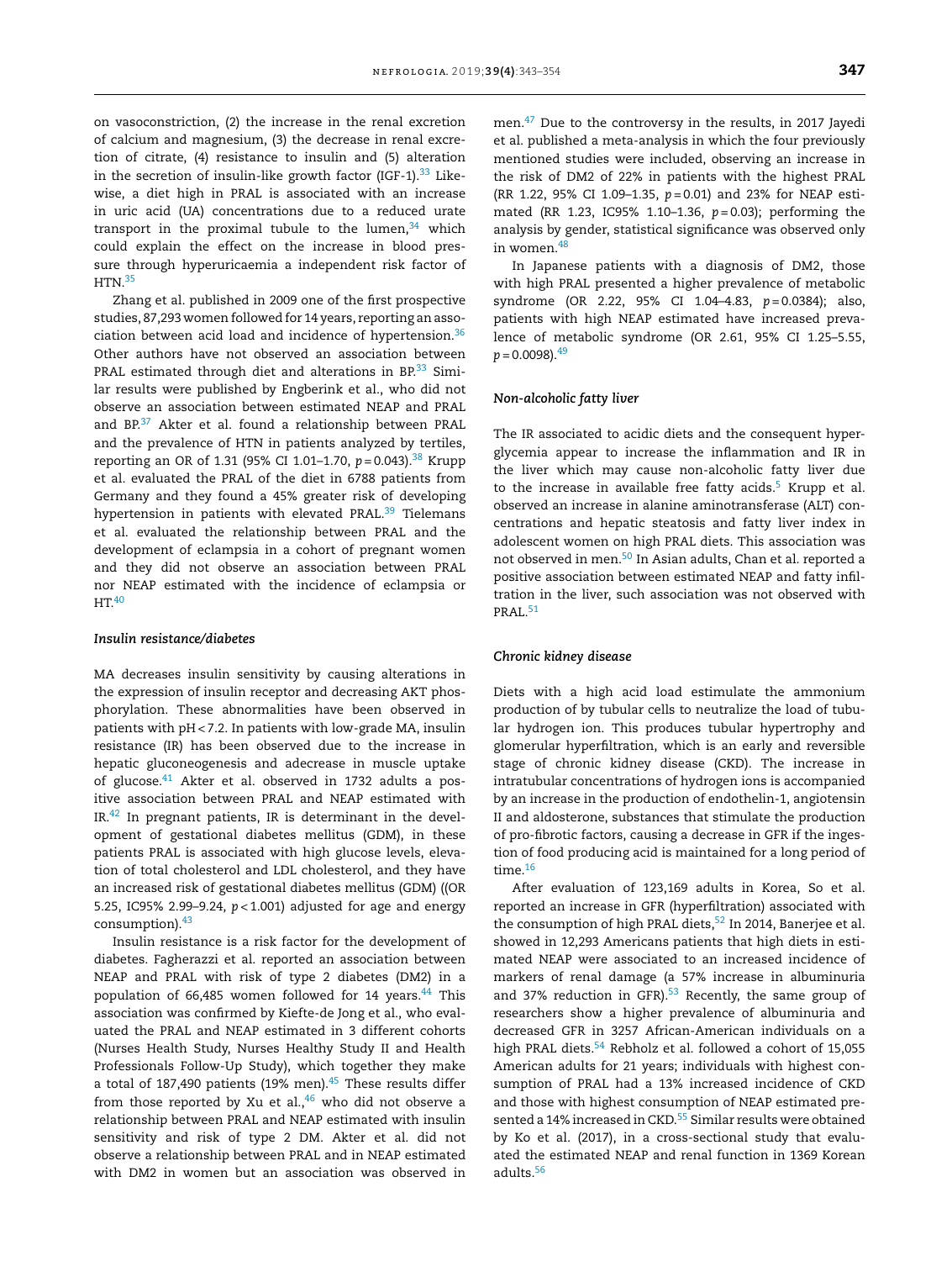Once the renal damage has developed, high diets in acid load accelerate the progression of the disease, increasing the risk of end stage renal (ESRD). This was observed by Banerjee et al., who followed for a 14 year period a group of patients with CKD, evaluating the estimated NEAP and the time elapsed until the initiation of renal replacement therapy. A more rapid progression to ESRD (OR 3.04, 95% CI 1.58–5.86, *p* ≤ 0.05) was observed in patients with diets high in estimated  $NEAP.<sup>57</sup>$  $NEAP.<sup>57</sup>$  $NEAP.<sup>57</sup>$ 

In CKD patients, diets high in PRAL and estimated NEAP are inversely associated with the serum bicarbonate level and with glycemic control; the systolic blood pressure is increased and the concentrations of triglyceride are elevated, factors that negatively affect clinical outcomes.<sup>[58,59](#page-10-0)</sup>

#### *Nephrolithiasis*

In response to MA, the kidney increases the urinary excretion of phosphorus, chloride and sodium, and increases the reabsorption of citrate in the renal tubules (hypocitranuria) with acidification of the urine pH. These changes increase the risk of kidney stone formation.[13,60,61](#page-8-0) Trincheri et al. evaluated the PRAL and estimated NEAP in a sample of 123 stoneforming individuals and 123 controls, reporting a higher risk of stones in those with higher PRAL and estimated NEAP.<sup>[62](#page-10-0)</sup> Similar findings were reported by Ferraro et al., who analyzed the relationship between the estimated NEAP and the incidence of renal lithiasis in three cohorts (Health Professionals Follow-Up Study, Nurses Health Study I and Nurses Health Study II).<sup>[63](#page-10-0)</sup>

#### *Cardiovascular disease and mortality*

Complications associated with MA, such as IR, DM2, HTN and CKD, among others, are considered risk factors for cardiovascular disease. Furthermore, as reported by Han et al., after analyzing the PRAL in 11,601 patients from Korea, diets with high PRAL are independently associated with an increased cardiovascular risk (ASCVD > 10% in 10 years or Framingham > 20% in the same period of time), $64$  To date, it is the only epidemiological study that evaluates the association between cardiovascular risk and dietary acid load.

Today, cardiovascular diseases represent the main cause of mortality worldwide.<sup>[65](#page-10-0)</sup> Considering the effects of high acid load diets, the possible association of PRAL with mortality has been evaluated in two studies; Huston et al. did not observe association of estimated NEAP with mortality in a total of 16,906 American patients,<sup>[66](#page-10-0)</sup> However, Akter et al. observed in a cohort of 92,478 Japanese patients an association between PRAL and estimated NEAP with mortality. They reported an increase of 13% in general mortality and 16% in cardiovascular mortality in individuals with high PRAL; similar increase risk in mortality was found in patients with high estimated NEAP (12% for general mortality and 17% for cardiovascular).[67](#page-10-0)

## Clinical applications

Knowing the clinical implications of low grade MA, it is important to monitor the acid base balance through noninvasive methods. The measurement of urinary pH, obtained from a random sample, has been shown to be a good PRAL marker ( $\beta$  = -0.08,  $p$  < 0.001). An alkaline urinary pH is asso-ciated with diets with negative PRAL<sup>[68](#page-10-0)</sup> even in patients with DM2 (*r* = −0.24, *p* = 0.002), and it is shown that urinary pH values of less than 6.0 are associated with acidifying diets,  $69$ Questionnaires for the quantification of dietary acid load are suggested for a subsequent implementation of dietary strategies.

The consumption of vegetable proteins versus proteins of animal origin could provide benefits. It has been shown and increase in urinary pH after 7 days on a vegetarian diet; the same effects are observed in patients after following this type of diet for only 2 or 3 days per week.<sup>[70](#page-10-0)</sup> The incorporation of dairy products (milk or yogurt) could help to cover for the protein intake without impacting the acid load, since they are foods with neutral PRAL, $16$  and the incorporation of fruits is inversely associated with the estimated NEAP, so the inclusion of this group of foods may reduce the acid load of the diet, however foods with high oxalate content should be avoided.[71](#page-10-0)

The reduction in the consumption of industrialized products with phosphorus additives (carbonated beverages, industrialized teas, meats, frozen products and other products with food additives) may help to reduce the acid load.<sup>[72](#page-10-0)</sup>

The routine consumption of mineral water or beverages with added bicarbonate has been shown to have beneficial effects in terms of increasing of urinary pH. These effects have been shown in the studies by Siener et al., that gave 1.4 L of mineral water a day (3388mg/L of bicar-bonate, 232 mg/L of calcium and 337 mg/L of magnesium)<sup>[73](#page-10-0)</sup>; by Heil, who gave to drink mineral water rich in cal-cium, potassium, magnesium and selenium for 2 weeks<sup>[74](#page-10-0)</sup> and by Day et al. administering 1.5–1.8 L/day of water enriched with 650mg/L of bicarbonate and 120mg/L of magnesium.<sup>[75](#page-10-0)</sup>

In patients with CKD, an strategy to reduce MA is oral sodium bicarbonate supplementation, at a dose of 600mg/three times a day for 1 year, observing an increase in serum bicarbonate concentrations and a reduction in the decline in renal function in the supplemented group.<sup>[76](#page-11-0)</sup> This strategy has not been evaluated in low-grade MA not associated to CKD.

The PRAL calculation requires the use of a food frequency questionnaire or food diaries, for estimation of the relevant micronutrients consumption. In case of not having an appropriate software, it is suggested the inclusion of foods with neutral or negative PRAL, using PRAL tables for food portions ([Table](#page-6-0) 2).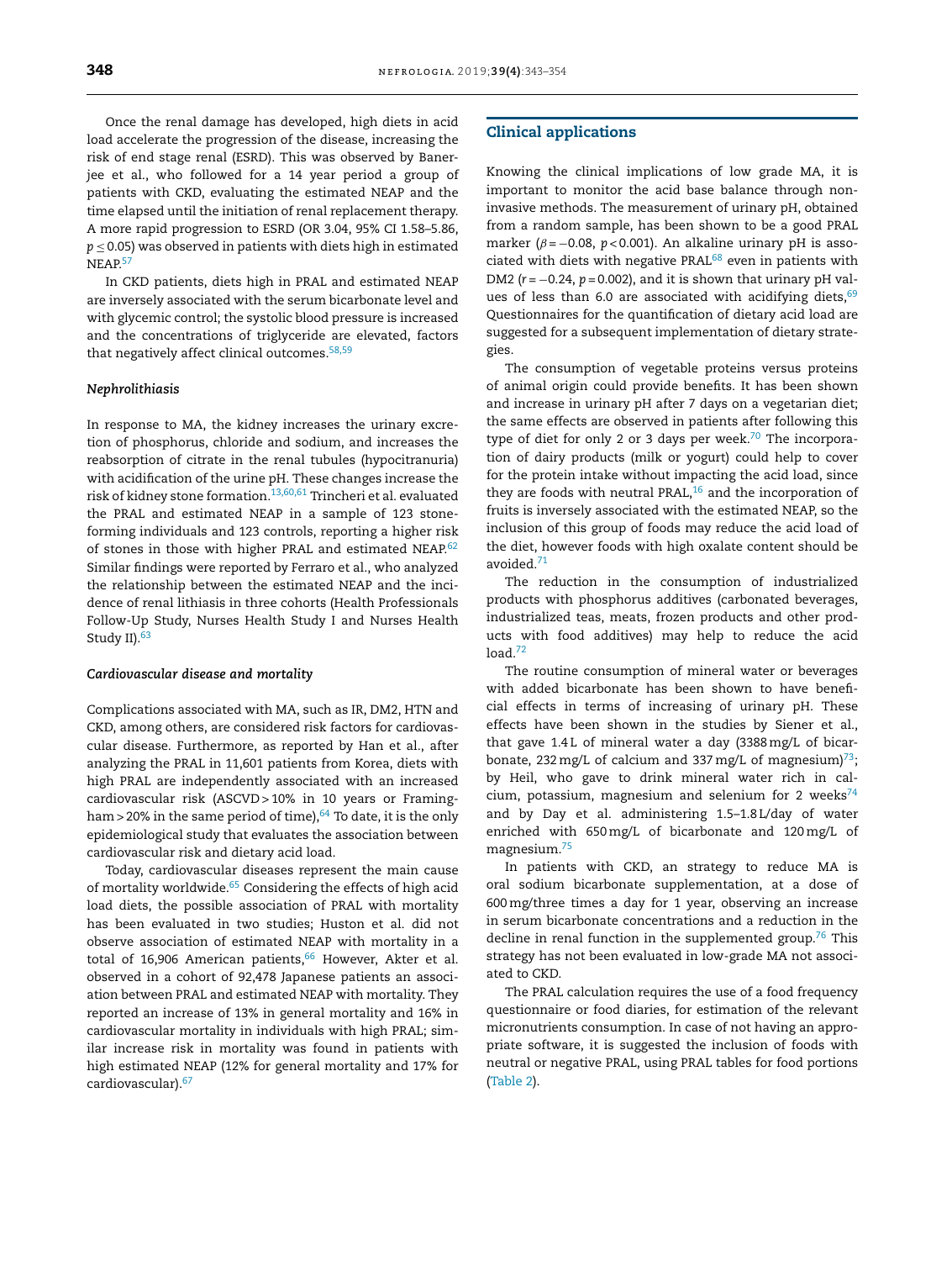<span id="page-6-0"></span>

| Table 2 - Estimated PRAL in 100 g of food. |              |                |                |                |                |         |  |  |  |
|--------------------------------------------|--------------|----------------|----------------|----------------|----------------|---------|--|--|--|
| Food                                       | Protein      | Phosphorus     | Potassium      | Magnesium      | Calcium        | PRAL    |  |  |  |
| Drinks                                     |              |                |                |                |                |         |  |  |  |
| Beer                                       | 0.46         | 14             | 27             | 6              | $\overline{4}$ | 0.0     |  |  |  |
| Lemon soda                                 | 0.05         | $\mathbf 0$    | $1\,$          | $\mathbf{1}$   | $\overline{2}$ | 0.0     |  |  |  |
| Cola Cola                                  | $\mathbf{0}$ | 9              | 5              | $\mathbf{0}$   | $\mathbf{1}$   | 0.2     |  |  |  |
| Cocoa with milk                            | 3.5          | 105            | 197            | 23             | 114            | $-0.6$  |  |  |  |
| Coffee ground                              | 0.3          | 3              | 50             | $\overline{4}$ | $\overline{2}$ | $-0.9$  |  |  |  |
| Infusion of fruits                         | $\mathbf{0}$ | $\mathsf 0$    | 167            | $\overline{0}$ | $\mathbf 0$    | $-3.5$  |  |  |  |
| Green tea                                  | $\pmb{0}$    | $\pmb{0}$      | 15             | $\mathbf{1}$   | $\mathbf 0$    | $-0.3$  |  |  |  |
| Mineral Water                              | $\mathsf 0$  | $\mathsf 0$    | $\overline{2}$ | 11             | 33             | $-0.8$  |  |  |  |
| Orange juice                               | 0.7          | 17             | 200            | 11             | 11             | $-3.7$  |  |  |  |
| Wine red                                   | 0.07         | 23             | 127            | 12             | 8              | $-2.2$  |  |  |  |
| White wine                                 | 0.07         | 18             | 71             | 10             | 9              | $-1.2$  |  |  |  |
| Oil and fat                                |              |                |                |                |                |         |  |  |  |
| Butter                                     | 3.21         | 85             | 135            | 10             | 115            | 0.1     |  |  |  |
| Margarine                                  | 0.23         | $\overline{7}$ | 51             | $\mathbf{1}$   | 6              | $-0.8$  |  |  |  |
| Olive oil                                  | $\pmb{0}$    | $\mathbf 0$    | $\mathbf{1}$   | $\mathbf 0$    | $\mathbf{1}$   | 0.0     |  |  |  |
| Sunflower seed oil                         | $\mathsf 0$  | $\mathsf 0$    | $\mathbf 0$    | $\mathbf 0$    | $\mathbf 0$    | 0.0     |  |  |  |
| Oleaginosas                                |              |                |                |                |                |         |  |  |  |
| Hazelnuts                                  | 14.95        | 290            | 680            | 163            | 114            | $-1.9$  |  |  |  |
| Peanuts                                    | 25.8         | 376            | 705            | 168            | 92             | 6.2     |  |  |  |
| Pistaches                                  | 20.16        | 490            | 1025           | 121            | 105            | 2.0     |  |  |  |
| Almonds                                    | 20.96        | 471            | 713            | 279            | 268            | 2.0     |  |  |  |
| <b>Nuts</b>                                | 24.06        | 513            | 523            | 201            | 61             | 13.8    |  |  |  |
| Products of animal origin                  |              |                |                |                |                |         |  |  |  |
| Cod                                        | 22.86        | 521            | 427            | 38             | 52             | 19.8    |  |  |  |
| Mussels                                    | 23.8         | 285            | 268            | 37             | 33             | 15.2    |  |  |  |
| Salmon                                     | 26.48        | 305            | 436            | 36             | 11             | 14.0    |  |  |  |
| Sardines in oil                            | 24.62        | 490            | 397            | 39             | 382            | 15.9    |  |  |  |
| Prawns                                     | 23.98        | 237            | 259            | 39             | 70             | 13.2    |  |  |  |
| Beef                                       | 25.25        | 179            | 271            | 19             | 23             | 12.5    |  |  |  |
| Chicken meat                               | 29.8         | 214            | 245            | 27             | 14             | 16.5    |  |  |  |
| Pork sausage                               | 15.27        | 130            | 283            | 15             | 12             | 5.8     |  |  |  |
| Pork Meat                                  | 26.83        | 263            | 352            | 22             | 14             | 14.7    |  |  |  |
| Whole egg                                  | 13.61        | 215            | 152            | 13             | 162            | 9.0     |  |  |  |
| Egg white                                  | 10.9         | 15             | 163            | 11             | $\overline{7}$ | 2.1     |  |  |  |
| Yolk                                       | 15.86        | 390            | 109            | 5              | 129            | 18.1    |  |  |  |
| Cereals and legumes                        |              |                |                |                |                |         |  |  |  |
| Integral rice                              | 2.74         | 103            | 86             | 39             | 3              | 2.3     |  |  |  |
| White rice                                 | 2.69         | 43             | 35             | 12             | 10             | 1.7     |  |  |  |
| White spaghetti                            | 0.66         | 14             | 117            | 11             | 21             | $-2.2$  |  |  |  |
| Potatoes                                   | 2.1          | 75             | 544            | $27\,$         | $10\,$         | $-8.5$  |  |  |  |
| Corn tortilla                              | 6.6          | 232.5          | 152.4          | 66             | 161.7          | 4.8     |  |  |  |
| Flour tortilla                             | 9.66         | 210            | 100            | 21             | 205            | $7.2\,$ |  |  |  |
| Beans                                      | 9.31         | 100            | 646            | 54             | 52             | $-7.4$  |  |  |  |
| Lentils                                    | 9.02         | 180            | 369            | 36             | 19             | 2.1     |  |  |  |
| Chickpea                                   | 8.86         | 168            | 291            | $\rm 48$       | 49             | $2.6\,$ |  |  |  |
| Soy                                        | 12.35        | 158            | 539            | 60             | 145            | $-2.9$  |  |  |  |
| Bean                                       | 7.6          | 125            | 268            | 43             | 36             | $1.1\,$ |  |  |  |
| Dairy products                             |              |                |                |                |                |         |  |  |  |
| Cream                                      | 2.44         | $76\,$         | 125            | $10\,$         | 101            | $-0.2$  |  |  |  |
| Cottage cheese                             | 11.12        | 159            | 104            | 8              | 83             | 7.9     |  |  |  |
| Fresh cheese                               | 18.09        | 385            | 129            | 24             | 566            | 12.4    |  |  |  |
| Gouda                                      | 24.94        | 546            | 121            | 29             | 700            | 20.0    |  |  |  |
| Parmesan                                   | 28.42        | 627            | 180            | 34             | 853            | 21.4    |  |  |  |
| Whole milk                                 | 3.15         | 84             | 132            | $10\,$         | 113            | 0.2     |  |  |  |
| Skim milk                                  | 3.37         | 101            | 156            | $11\,$         | 122            | 0.2     |  |  |  |
| Greek Yogurt                               | 10.19        | 135            | 141            | $11\,$         | 110            | 5.3     |  |  |  |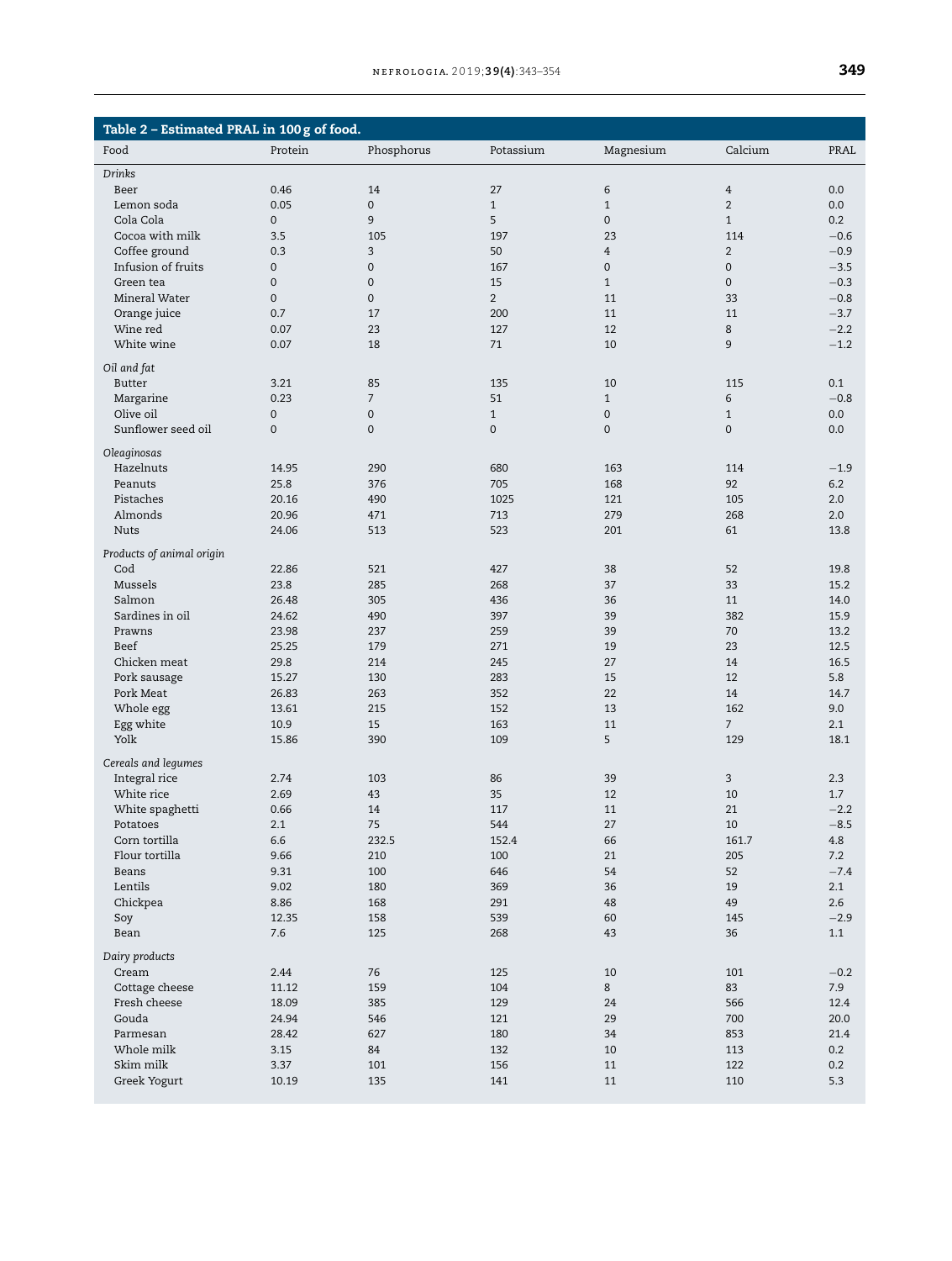| Food         | Protein | Phosphorus | Potassium | Magnesium      | Calcium        | PRAL    |
|--------------|---------|------------|-----------|----------------|----------------|---------|
| Vegetables   |         |            |           |                |                |         |
| Asparagus    | 2.4     | 54         | 224       | 14             | 23             | $-2.2$  |
| Broccoli     | 2.38    | 67         | 293       | 21             | 40             | $-3.6$  |
| Raw carrot   | 0.93    | 35         | 320       | 12             | 33             | $-5.7$  |
| Cauliflower  | 1.84    | 32         | 142       | $\overline{9}$ | 16             | $-1.3$  |
| Celery       | 0.69    | 24         | 260       | 11             | 40             | $-5.0$  |
| Cucumber     | 0.65    | 24         | 147       | 13             | 16             | $-2.4$  |
| Eggplant     | 0.83    | 15         | 123       | 11             | 6              | $-2.0$  |
| Raw spinach  | 2.86    | 49         | 558       | 79             | 99             | $-11.8$ |
| Tomato       | 0.88    | 24         | 237       | 11             | 10             | $-4.1$  |
| Kale         | 2.92    | 55         | 348       | 33             | 254            | $-8.0$  |
| Lettuce      | 1.23    | 30         | 247       | 14             | 33             | $-4.3$  |
| Mushrooms    | 2.5     | 120        | 448       | $\overline{9}$ | 18             | $-4.2$  |
| Onions       | 1.1     | 29         | 146       | 10             | 23             | $-2.0$  |
| Quelites     | 1.49    | 37         | 488       | 67             | 78             | $-10.9$ |
| Fruits       |         |            |           |                |                |         |
| Apple        | 0.26    | 11         | 107       | 5              | 6              | $-1.9$  |
| Banana       | 1.09    | 22         | 358       | 27             | 5              | $-6.9$  |
| Grapes       | 0.72    | 20         | 191       | $\overline{7}$ | 10             | $-3.2$  |
| Kiwi         | 1.14    | 34         | 312       | 17             | 34             | $-5.6$  |
| Lemon        | 1.1     | 16         | 138       | 8              | 26             | $-2.3$  |
| Mango        | 0.82    | 14         | 168       | 10             | 11             | $-3.0$  |
| Orange       | 0.94    | 14         | 181       | 10             | 40             | $-3.6$  |
| Strawberries | 0.67    | 24         | 153       | 13             | 16             | $-2.5$  |
| Watermelon   | 0.61    | 11         | 112       | 10             | $\overline{7}$ | $-2.0$  |
| Cherry       | 0.4     | 11         | 146       | 18             | 12             | $-3.1$  |

## Discussion

The evidence available of NEAP estimated and PRAL suggests a direct relationship with the development of metabolic complications, including an increase in muscle catabolism mediated by a decrease in insulin sensitivity, also decreasing muscle anabolism. These changes increase the loss of muscle mass in the elderly, and may influence the development of frailty and its complications.[17,19,20](#page-8-0)

Diets with high acid load are associated with an increase in bone resorption, causing a decrease in bone density, however, the results of the studies are controversial, and authors used different indicators of acid load (urinary PRAL, PRAL in diet and estimated NEAP).<sup>28-31</sup>

Hypercortisolism and IR are risk factors for the development of HTN. In normotensive individuals there is a positive relationship between PRAL and NEAP with the values of systolic blood pressure.<sup>[33,36,38,39](#page-9-0)</sup> However the effect PRAL and NEAP on the incidence of HTN is controversial.<sup>[37](#page-9-0)</sup>

Low-grade MA caused by diets with elevated PRAL and increased NEAP estimulate cortisol production, which causes IR through various mechanisms, $42$  and increases the risk of long-term DM2,<sup>[44,45,48](#page-9-0)</sup> In pregnant women, elevated PRAL and increased NEAP increases the risk of gestational diabetes mellitus (GDM) as reported in a case-control study.<sup>[43](#page-9-0)</sup>

Diets with elevated PRAL and elevated NEAP could contribute to the development of nonalcoholic fatty liver, which may be explained by the increased release of fatty acids due to IR. Only 2 studies have evaluated this association with incon-clusive results<sup>[50,51](#page-10-0)</sup>

DM2 and HTN are main causes of CKD. Independently, the short and long term consumption of high acid load diets seems to have a negative impact on renal health by producing hyperfiltration to increase the excretion of acids.<sup>[52](#page-10-0)</sup> If maintained hyperfiltration favors the develop-ment of renal fibrosis and CKD<sup>[53,55,56](#page-10-0)</sup> with accelerated progression to ESRD.<sup>[57](#page-10-0)</sup> Renal lithiasis is another complication of low-grade MA, as the excretion of phosphorus and calcium in urine is increased, favoring the tubular reabsorption of citrate with a reduction in citrate excretion with the consequent change in urinary pH. These changes in urinary composition and pH increase the formation of calcium-oxalate and calcium-phosphate complexes, increasing the risk of kidney stones. $62,63$ 

The DM2, HTN and CKD increase cardiovascular risk and Acid load of the diet is a determinant of the three conditions. High PRAL and NEAP is associated with increased incidence of cardiovascular disease $64$  and high mortality rates both general and cardiovascular.[67](#page-10-0) However, regarding mortality, Huston et al. did not observe an association between acid load and greater risk of mortality.<sup>[66](#page-10-0)</sup>

There is enough information regarding the long-term effects of diets with high acid load; however the publications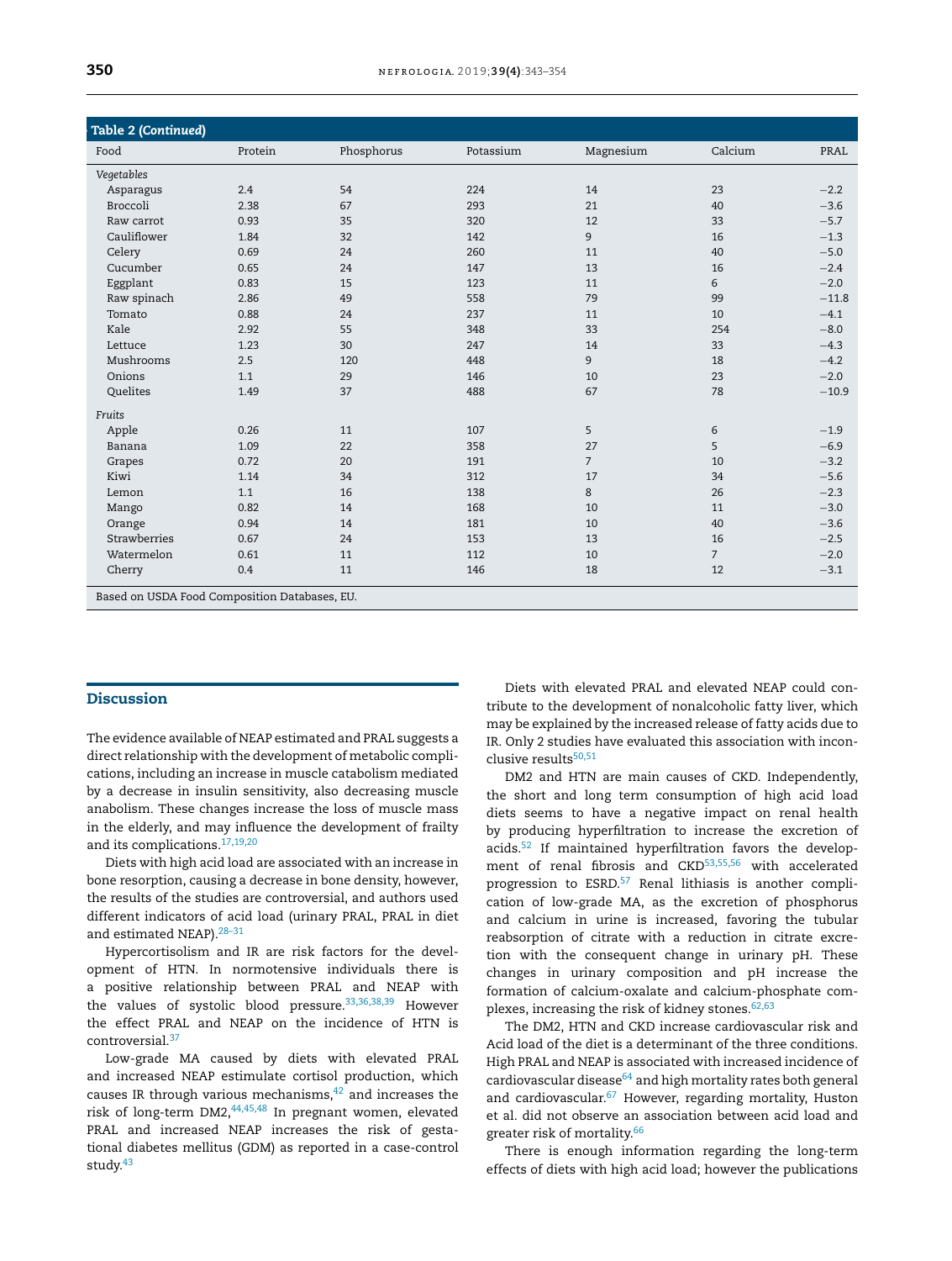<span id="page-8-0"></span>on the impact of diet with low acid load or alkaline residue are scarce. The body's metabolic processes generate a significant load of hydrogen and there is always an active ventilatory compensation of blood pH; the alkaline intake through the diet does not seem to represent a mechanism to maintain alkalosis or any metabolic complication.

Some authors have suggested the implementation of vegetarian diets as a strategy to reduce metabolic acidosis. It is important to note that not only red meats or products of animal origin are the determinants of the acid load of the diet. It should be consider that these foods may be an important source of essential amino acids as described by Mafra et al.<sup>[77](#page-11-0)</sup> This type of vegetarian diets need professional supervision since it may compromise the intake of essential amino acids causing other pathologies and may affect protein anabolism.

## Conclusions

According to the literature, the type of diet can profoundly affect the organism by providing acid precursors or bases. Diets with high acid load produces changes in the acid base balance. There is an association between low-grade metabolic acidosis with the development of chronic noncommunicable diseases. The implementation of strategies aiming to reduce the acid load of the diet through nutritional interventions may have a positive impact on health.

## Keypoints

- The micronutrient profile of the diet determines the production of acid and base precursors in the organism having an impact in the acid base balance.
- The net production of acid may be estimated from the acid load of the diet using mathematical models that includes the consumption of calcium, magnesium, protein, phosphorus and potassium in the regular diet.
- The consumption of diets with positive acid loads causes low-grade metabolic acidosis, which has been associated with the development of chronic diseases, such as diabetes, hypertension, chronic kidney disease, renal lithiasis and non-alcoholic fatty liver, among other.

## Conflicts of interest

No conflicts to declare.

## Appendix A. Supplementary data

Supplementary data associated with this article can be found, in the online version, at [doi:10.1016/j.nefroe.2019.08.001.](http://dx.doi.org/10.1016/j.nefroe.2019.08.001)

#### r e f e r enc e s

- 1. GBD 2015 Risk Factors Collaborators. Global, regional, and national comparative risk assessment of 79 behavioural, environmental and occupational, and metabolic risks or clusters of risks, 1990–2015: a systematic analysis for the Global Burden of Disease Study 2015. Lancet. 2016;388:1659–724, [http://dx.doi.org/10.1016/](dx.doi.org/10.1016/S0140-6736(16)31679-8) [S0140-6736\(16\)31679-8.](dx.doi.org/10.1016/S0140-6736(16)31679-8)
- 2. Centers for Disease Control, National Center for Chronic Disease Prevention and Health Promotion. Physical activity and good nutrition: essential elements to prevent chronic diseases and obesity 2003. Nutr Clin Care 2003; 6: 135–8.
- 3. Ayers P, Warrington L. Diagnosis and treatment of simple acid–base disorders. Nutr Clin Pract. 2008;23:122–7, [http://dx.doi.org/10.1177/0884533608314534.](dx.doi.org/10.1177/0884533608314534)
- 4. Ayers P, Dixon C. Simple acid–base tutorial. JPEN. 2012;36:18–23, [http://dx.doi.org/10.1177/0148607111429794](dx.doi.org/10.1177/0148607111429794).
- 5. Carnauba RA, Baptistella AB, Paschoal V, Hübscher GH. Diet-induced low-grade metabolic acidosis and clinical outcomes: a review. Nutrients. 2017;9, [http://dx.doi.org/10.3390/nu9060538](dx.doi.org/10.3390/nu9060538).
- 6. [Remer](http://refhub.elsevier.com/S2013-2514(19)30112-9/sbref0415) [T.](http://refhub.elsevier.com/S2013-2514(19)30112-9/sbref0415) [Influence](http://refhub.elsevier.com/S2013-2514(19)30112-9/sbref0415) [of](http://refhub.elsevier.com/S2013-2514(19)30112-9/sbref0415) [nutrition](http://refhub.elsevier.com/S2013-2514(19)30112-9/sbref0415) [on](http://refhub.elsevier.com/S2013-2514(19)30112-9/sbref0415) [acid–base](http://refhub.elsevier.com/S2013-2514(19)30112-9/sbref0415) [balance](http://refhub.elsevier.com/S2013-2514(19)30112-9/sbref0415) [–](http://refhub.elsevier.com/S2013-2514(19)30112-9/sbref0415) [metabolic](http://refhub.elsevier.com/S2013-2514(19)30112-9/sbref0415) [aspects.](http://refhub.elsevier.com/S2013-2514(19)30112-9/sbref0415) [Eur](http://refhub.elsevier.com/S2013-2514(19)30112-9/sbref0415) [J](http://refhub.elsevier.com/S2013-2514(19)30112-9/sbref0415) [Nutr.](http://refhub.elsevier.com/S2013-2514(19)30112-9/sbref0415) [2001;40:214](http://refhub.elsevier.com/S2013-2514(19)30112-9/sbref0415)–[20.](http://refhub.elsevier.com/S2013-2514(19)30112-9/sbref0415)
- 7. [Remer](http://refhub.elsevier.com/S2013-2514(19)30112-9/sbref0420) [T.](http://refhub.elsevier.com/S2013-2514(19)30112-9/sbref0420) [Influence](http://refhub.elsevier.com/S2013-2514(19)30112-9/sbref0420) [of](http://refhub.elsevier.com/S2013-2514(19)30112-9/sbref0420) [diet](http://refhub.elsevier.com/S2013-2514(19)30112-9/sbref0420) [on](http://refhub.elsevier.com/S2013-2514(19)30112-9/sbref0420) [acid](http://refhub.elsevier.com/S2013-2514(19)30112-9/sbref0420)–[base](http://refhub.elsevier.com/S2013-2514(19)30112-9/sbref0420) [balance.](http://refhub.elsevier.com/S2013-2514(19)30112-9/sbref0420) [Semin](http://refhub.elsevier.com/S2013-2514(19)30112-9/sbref0420) [Dial.](http://refhub.elsevier.com/S2013-2514(19)30112-9/sbref0420) [2000;13:221](http://refhub.elsevier.com/S2013-2514(19)30112-9/sbref0420)–[6.](http://refhub.elsevier.com/S2013-2514(19)30112-9/sbref0420)
- 8. Frassetto LA, Lanham-New SA, Macdonald HM, Remer T, Sebastian A, Tucker KL, et al. Standardizing terminology for estimating the diet-dependent net acid load to the metabolic system. J Nutr. 2007;137:1491–2, [http://dx.doi.org/10.1093/jn/137.6.1491.](dx.doi.org/10.1093/jn/137.6.1491)
- 9. Frassetto LA, Todd KM, Morris RC, Sebastian A. Estimation of net endogenous noncarbonic acid production in humans from diet potassium and protein contents. Am J Clin Nutr. 1998;68:576–83, [http://dx.doi.org/10.1093/ajcn/68.3.576](dx.doi.org/10.1093/ajcn/68.3.576).
- 10. Remer T, Manz F. Estimation of the renal net acid excretion by adults consuming diets containing variable amounts of protein. Am J Clin Nutr. 1994;59:1356–61, [http://dx.doi.org/10.1093/ajcn/59.6.1356.](dx.doi.org/10.1093/ajcn/59.6.1356)
- 11. Parmenter BH, Slater GJ, Frassetto LA. Accuracy and precision of estimation equations to predict net endogenous acid excretion using the Australian food database. Nutr Diet. 2017;74:308–12, [http://dx.doi.org/10.1111/1747-0080.](dx.doi.org/10.1111/1747-0080.12324) [12324](dx.doi.org/10.1111/1747-0080.12324).
- 12. Remer T, Dimitriou T, Manz F. Dietary potential renal acid load and renal net acid excretion in healthy, free-living children and adolescents. Am J Clin Nutr. 2003;77:1255–60, [http://dx.doi.org/10.1093/ajcn/77.5.1255.](dx.doi.org/10.1093/ajcn/77.5.1255)
- 13. Adeva MM, Souto G. Diet-induced metabolic acidosis. Clin Nutr. 2011;30:416–21, [http://dx.doi.org/10.1016/j.clnu.2011.03.008](dx.doi.org/10.1016/j.clnu.2011.03.008).
- 14. Passey C. Reducing the dietary acid load: how a more alkaline diet benefits patients with chronic kidney disease. J Ren Nutr. 2017;27:151–60, [http://dx.doi.org/10.1053/j.jrn.2016.11.006.](dx.doi.org/10.1053/j.jrn.2016.11.006)
- 15. Cupisti A, D'Alessandro C, Gesualdo L, Cosola C, Gallieni M, Egidi MF, et al. Non-traditional aspects of renal diets: focus on fiber alkali and vitamin K1 intake. Nutrients. 2017;9, [http://dx.doi.org/10.3390/nu9050444](dx.doi.org/10.3390/nu9050444).
- 16. Rodrigues Neto Angéloco L, Arces de Souza GC, Almeida Romão E, Garcia Chiarello P. Alkaline diet and metabolic acidosis: practical approaches to the nutritional management of chronic kidney disease. J Ren Nutr. 2017, [http://dx.doi.org/10.1053/j.jrn.2017.10.006.](dx.doi.org/10.1053/j.jrn.2017.10.006)
- 17. Robey IF. Examining the relationship between diet-induced acidosis and cancer. Nutr Metab (Lond). 2012;9:72, [http://dx.doi.org/10.1186/1743-7075-9-72](dx.doi.org/10.1186/1743-7075-9-72).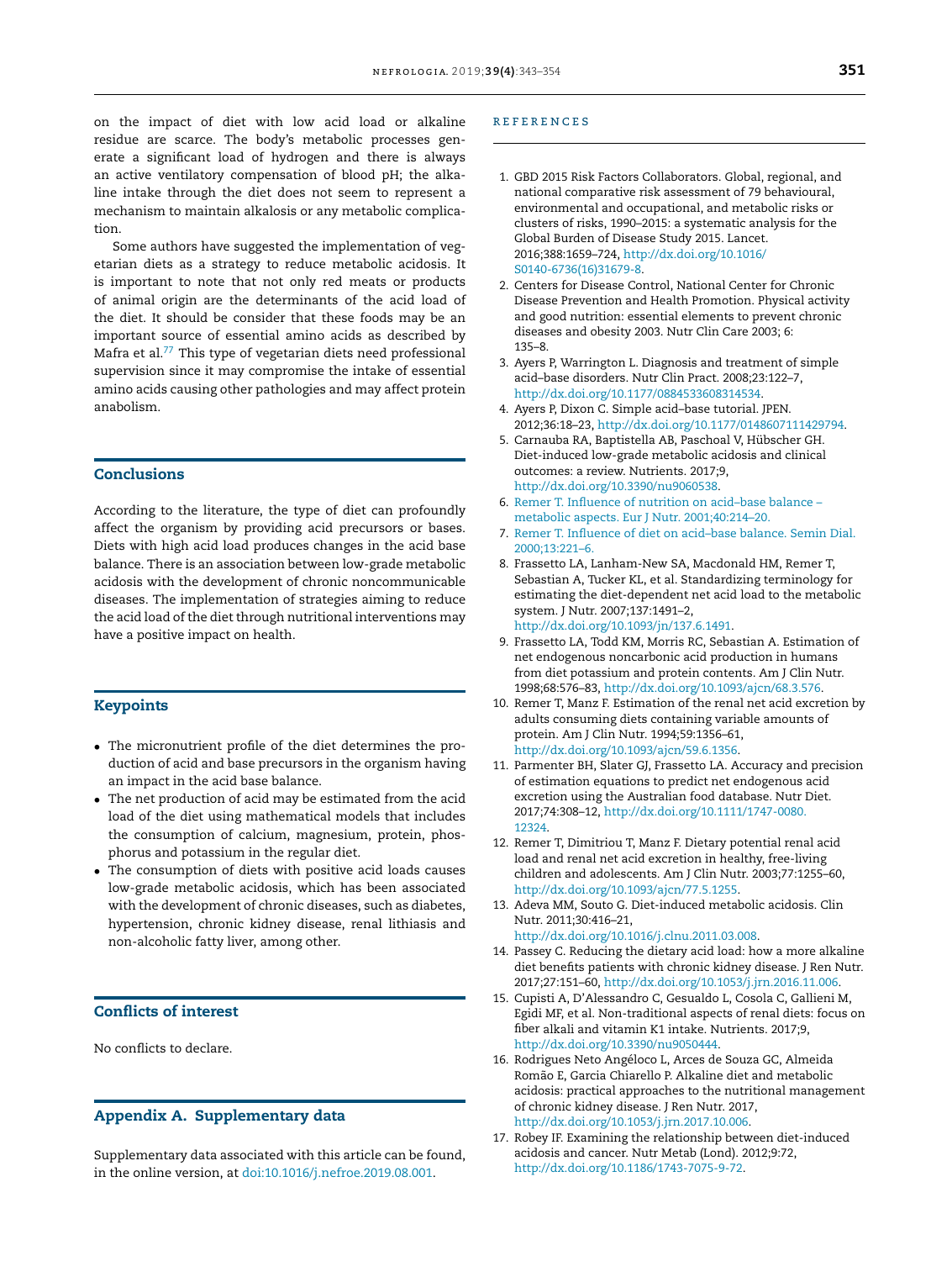- <span id="page-9-0"></span>18. Esche J, Shi L, Sánchez-Guijo A, Hartmann MF, Wudy SA, Remer T. Higher diet-dependent renal acid load associates with higher glucocorticoid secretion and potentially bioactive free glucocorticoids in healthy children. Kidney Int. 2016;90:325–33, [http://dx.doi.org/10.1016/j.kint.2016.02.](dx.doi.org/10.1016/j.kint.2016.02.033) [033](dx.doi.org/10.1016/j.kint.2016.02.033).
- 19. Incollingo Rodriguez AC, Epel ES, White ML, Standen EC, Seckl JR, Tomiyama AJ. Hypothalamic-pituitary-adrenal axis dysregulation and cortisol activity in obesity: a systematic review. Psychoneuroendocrinology. 2015;62:301–18, [http://dx.doi.org/10.1016/j.psyneuen.2015.08.014.](dx.doi.org/10.1016/j.psyneuen.2015.08.014)
- 20. Simmons PS, Miles JM, Gerich JE, Haymond MW. Increased proteolysis: an effect of increases in plasma cortisol within the physiologic range. J Clin Invest. 1984;73:412–20, [http://dx.doi.org/10.1172/JCI111227.](dx.doi.org/10.1172/JCI111227)
- 21. [Caso](http://refhub.elsevier.com/S2013-2514(19)30112-9/sbref0490) [G,](http://refhub.elsevier.com/S2013-2514(19)30112-9/sbref0490) [Garlick](http://refhub.elsevier.com/S2013-2514(19)30112-9/sbref0490) [PJ.](http://refhub.elsevier.com/S2013-2514(19)30112-9/sbref0490) [Control](http://refhub.elsevier.com/S2013-2514(19)30112-9/sbref0490) [of](http://refhub.elsevier.com/S2013-2514(19)30112-9/sbref0490) [muscle](http://refhub.elsevier.com/S2013-2514(19)30112-9/sbref0490) [protein](http://refhub.elsevier.com/S2013-2514(19)30112-9/sbref0490) [kinetics](http://refhub.elsevier.com/S2013-2514(19)30112-9/sbref0490) [by](http://refhub.elsevier.com/S2013-2514(19)30112-9/sbref0490) [acid–base](http://refhub.elsevier.com/S2013-2514(19)30112-9/sbref0490) [balance.](http://refhub.elsevier.com/S2013-2514(19)30112-9/sbref0490) [Curr](http://refhub.elsevier.com/S2013-2514(19)30112-9/sbref0490) [Opin](http://refhub.elsevier.com/S2013-2514(19)30112-9/sbref0490) [Clin](http://refhub.elsevier.com/S2013-2514(19)30112-9/sbref0490) [Nutr](http://refhub.elsevier.com/S2013-2514(19)30112-9/sbref0490) [Metab](http://refhub.elsevier.com/S2013-2514(19)30112-9/sbref0490) [Care.](http://refhub.elsevier.com/S2013-2514(19)30112-9/sbref0490) [2005;8:73](http://refhub.elsevier.com/S2013-2514(19)30112-9/sbref0490)–[6.](http://refhub.elsevier.com/S2013-2514(19)30112-9/sbref0490)
- 22. Welch AA, MacGregor AJ, Skinner J, Spector TD, Moayyeri A, Cassidy A. A higher alkaline dietary load is associated with greater indexes of skeletal muscle mass in women. Osteoporos Int. 2013;24:1899–908, [http://dx.doi.org/10.1007/s00198-012-2203-7.](dx.doi.org/10.1007/s00198-012-2203-7)
- 23. Chan R, Leung J, Woo J. Association between estimated net endogenous acid production and subsequent decline in muscle mass over four years in ambulatory older Chinese People in Hong Kong: a prospective cohort study. J Gerontol A Biol Sci Med Sci. 2015;70:905–11, [http://dx.doi.org/10.1093/gerona/glu215](dx.doi.org/10.1093/gerona/glu215).
- 24. Faure AM, Fischer K, Dawson-Hughes B, Egli A, Bischoff-Ferrari HA. Gender-specific association between dietary acid load and total lean body mass and its dependency on protein intake in seniors. Osteoporos Int. 2017;28:3451–62, [http://dx.doi.org/10.1007/s00198-017-](dx.doi.org/10.1007/s00198-017-4220-z) [4220-z](dx.doi.org/10.1007/s00198-017-4220-z).
- 25. Kataya Y, Murakami K, Kobayashi S, Suga H, Sasaki S, Group TTS of W on D and HS. Higher dietary acid load is associated with a higher prevalence of frailty, particularly slowness/weakness and low physical activity, in elderly Japanese women. Eur J Nutr 2017:1–12. [doi:10.1007/s00394-017-1449-4.](http://dx.doi.org/10.1007/s00394-017-1449-4)
- 26. [Krieger](http://refhub.elsevier.com/S2013-2514(19)30112-9/sbref0515) [NS,](http://refhub.elsevier.com/S2013-2514(19)30112-9/sbref0515) [Frick](http://refhub.elsevier.com/S2013-2514(19)30112-9/sbref0515) [KK,](http://refhub.elsevier.com/S2013-2514(19)30112-9/sbref0515) [Bushinsky](http://refhub.elsevier.com/S2013-2514(19)30112-9/sbref0515) [DA.](http://refhub.elsevier.com/S2013-2514(19)30112-9/sbref0515) [Mechanism](http://refhub.elsevier.com/S2013-2514(19)30112-9/sbref0515) [of](http://refhub.elsevier.com/S2013-2514(19)30112-9/sbref0515) [acid–induced](http://refhub.elsevier.com/S2013-2514(19)30112-9/sbref0515) [bone](http://refhub.elsevier.com/S2013-2514(19)30112-9/sbref0515) [resorption.](http://refhub.elsevier.com/S2013-2514(19)30112-9/sbref0515) [Curr](http://refhub.elsevier.com/S2013-2514(19)30112-9/sbref0515) [Opin](http://refhub.elsevier.com/S2013-2514(19)30112-9/sbref0515) [Nephrol](http://refhub.elsevier.com/S2013-2514(19)30112-9/sbref0515) [Hypertens.](http://refhub.elsevier.com/S2013-2514(19)30112-9/sbref0515) [2004;13:423](http://refhub.elsevier.com/S2013-2514(19)30112-9/sbref0515)–[36.](http://refhub.elsevier.com/S2013-2514(19)30112-9/sbref0515)
- 27. Cao JJ. High dietary protein intake and protein-related acid load on bone health. Curr Osteoporos Rep. 2017;15:571–6, [http://dx.doi.org/10.1007/s11914-017-0408-6.](dx.doi.org/10.1007/s11914-017-0408-6)
- 28. Alexy U, Remer T, Manz F, Neu CM, Schoenau E. Long-term protein intake and dietary potential renal acid load are associated with bone modeling and remodeling at the proximal radius in healthy children. Am J Clin Nutr. 2005;82:1107–14, [http://dx.doi.org/10.1093/ajcn/82.5.1107](dx.doi.org/10.1093/ajcn/82.5.1107).
- 29. Remer T, Manz F, Alexy U, Schoenau E, Wudy SA, Shi L. Long-term high urinary potential renal acid load and low nitrogen excretion predict reduced diaphyseal bone mass and bone size in children. J Clin Endocrinol Metab. 2011;96:2861–8, [http://dx.doi.org/10.1210/jc.2011-1005](dx.doi.org/10.1210/jc.2011-1005).
- 30. Esche J, Johner S, Shi L, Schönau E, Remer T. Urinary citrate, an index of acid–base status, predicts bone strength in youths and fracture risk in adult females. J Clin Endocrinol Metab. 2016;101:4914–21, [http://dx.doi.org/10.1210/jc.2016-2677](dx.doi.org/10.1210/jc.2016-2677).
- 31. Jia T, Byberg L, Lindholm B, Larsson TE, Lind L, Michaëlsson K, et al. Dietary acid load, kidney function, osteoporosis, and risk of fractures in elderly men and women. Osteoporos Int. 2015;26:563–70, [http://dx.doi.org/10.1007/s00198-014-](dx.doi.org/10.1007/s00198-014-2888-x) [2888-x.](dx.doi.org/10.1007/s00198-014-2888-x)
- 32. de Jonge EAL, Koromani F, Hofman A, Uitterlinden AG, Franco OH, Rivadeneira F, et al. Dietary acid load, trabecular bone

integrity, and mineral density in an ageing population: the Rotterdam study. Osteoporos Int. 2017;28:2357–65, [http://dx.doi.org/10.1007/s00198-017-4037-9.](dx.doi.org/10.1007/s00198-017-4037-9)

- 33. Krupp D, Shi L, Remer T. Longitudinal relationships between diet-dependent renal acid load and blood pressure development in healthy children. Kidney Int. 2014;85:204–10, [http://dx.doi.org/10.1038/ki.2013.331.](dx.doi.org/10.1038/ki.2013.331)
- 34. Esche J, Krupp D, Mensink GBM, Remer T. Dietary potential renal acid load is positively associated with serum uric acid and odds of hyperuricemia in the german adult population. J Nutr. 2018;148:49–55, [http://dx.doi.org/10.1093/jn/nxx003](dx.doi.org/10.1093/jn/nxx003).
- 35. Wang J, Qin T, Chen J, Li Y, Wang L, Huang H, et al. Hyperuricemia and risk of incident hypertension: a systematic review and meta-analysis of observational studies. PLOS ONE. 2014;9:e114259, [http://dx.doi.org/10.1371/journal.pone.0114259.](dx.doi.org/10.1371/journal.pone.0114259)
- 36. Zhang L, Curhan GC, Forman JP. Diet-dependent net acid load and risk of incident hypertension in United States women. Hypertension. 2009;54:751–5, [http://dx.doi.org/10.1161/HYPERTENSIONAHA.109.135582](dx.doi.org/10.1161/HYPERTENSIONAHA.109.135582).
- 37. Engberink MF, Bakker SJL, Brink EJ, van Baak MA, van Rooij FJA, Hofman A, et al. Dietary acid load and risk of hypertension: the Rotterdam Study. Am J Clin Nutr. 2012;95:1438–44, [http://dx.doi.org/10.3945/ajcn.111.022343.](dx.doi.org/10.3945/ajcn.111.022343)
- 38. Akter S, Eguchi M, Kurotani K, Kochi T, Pham NM, Ito R, et al. High dietary acid load is associated with increased prevalence of hypertension: the Furukawa Nutrition and Health Study. Nutrition. 2015;31:298–303, [http://dx.doi.org/10.1016/j.nut.2014](dx.doi.org/10.1016/j.nut.2014 07.007) 07.007.
- 39. Krupp D, Esche J, Mensink GBM, Klenow S, Thamm M, Remer T. Dietary acid load and potassium intake associate with blood pressure and hypertension prevalence in a representative sample of the german adult population. Nutrients. 2018;10, [http://dx.doi.org/10.3390/nu](dx.doi.org/10.3390/nu 10010103) 10010103.
- 40. Tielemans MJ, Erler NS, Franco OH, Jaddoe VWV, Steegers EAP, Kiefte-de Jong JC. Dietary acid load and blood pressure development in pregnancy: The Generation R Study. Clin Nutr. 2018;37:597–603, [http://dx.doi.org/10.1016/j.clnu.201701.](dx.doi.org/10.1016/j.clnu.201701.013) [013](dx.doi.org/10.1016/j.clnu.201701.013).
- 41. Williams RS, Kozan P, Samocha-Bonet D. The role of dietary acid load and mild metabolic acidosis in insulin resistance in humans. Biochimie. 2016;124:171–7, [http://dx.doi.org/10.1016/j.biochi.2015](dx.doi.org/10.1016/j.biochi.2015 09.012) 09.012.
- 42. Akter S, Eguchi M, Kuwahara K, Kochi T, Ito R, Kurotani K, et al. High dietary acid load is associated with insulin resistance: The Furukawa Nutrition and Health Study. Clin Nutr. 2016;35:453–9, [http://dx.doi.org/10.1016/j.clnu.2015](dx.doi.org/10.1016/j.clnu.2015 03.008) 03.008.
- 43. Saraf-Bank S, Tehrani H, Haghighatdoost F, Moosavian SP, Azadbakht L. The acidity of early pregnancy diet and risk of gestational diabetes mellitus. Clin Nutr. 2017, [http://dx.doi.org/10.1016/j.clnu.2017](dx.doi.org/10.1016/j.clnu.2017 09.020) 09.020.
- 44. Fagherazzi G, Vilier A, Bonnet F, Lajous M, Balkau B, Boutron-Rualt M-C, et al. Dietary acid load and risk of type 2 diabetes: the E3N-EPIC cohort study. Diabetologia. 2014;57:313–20, [http://dx.doi.org/10.1007/s00125-013-](dx.doi.org/10.1007/s00125-013-3100-0) [3100-0](dx.doi.org/10.1007/s00125-013-3100-0).
- 45. Kiefte-de Jong JC, Li Y, Chen M, Curhan GC, Mattei J, Malik VS, et al. Diet-dependent acid load and type 2 diabetes: pooled results from three prospective cohort studies. Diabetologia. 2017;60:270–9, [http://dx.doi.org/10.1007/s00125-016-4153-7](dx.doi.org/10.1007/s00125-016-4153-7).
- 46. Xu H, Jia T, Huang X, Risérus U, Cederholm T, Arnlöv J, et al. Dietary acid load, insulin sensitivity and risk of type 2 diabetes in community-dwelling older men. Diabetologia. 2014;57:1561–8, [http://dx.doi.org/10.1007/s00125-014-](dx.doi.org/10.1007/s00125-014-3275-z) [3275-z](dx.doi.org/10.1007/s00125-014-3275-z).
- 47. Akter S, Kurotani K, Kashino I, Goto A, Mizoue T, Noda M, et al. High dietary acid load score is associated with increased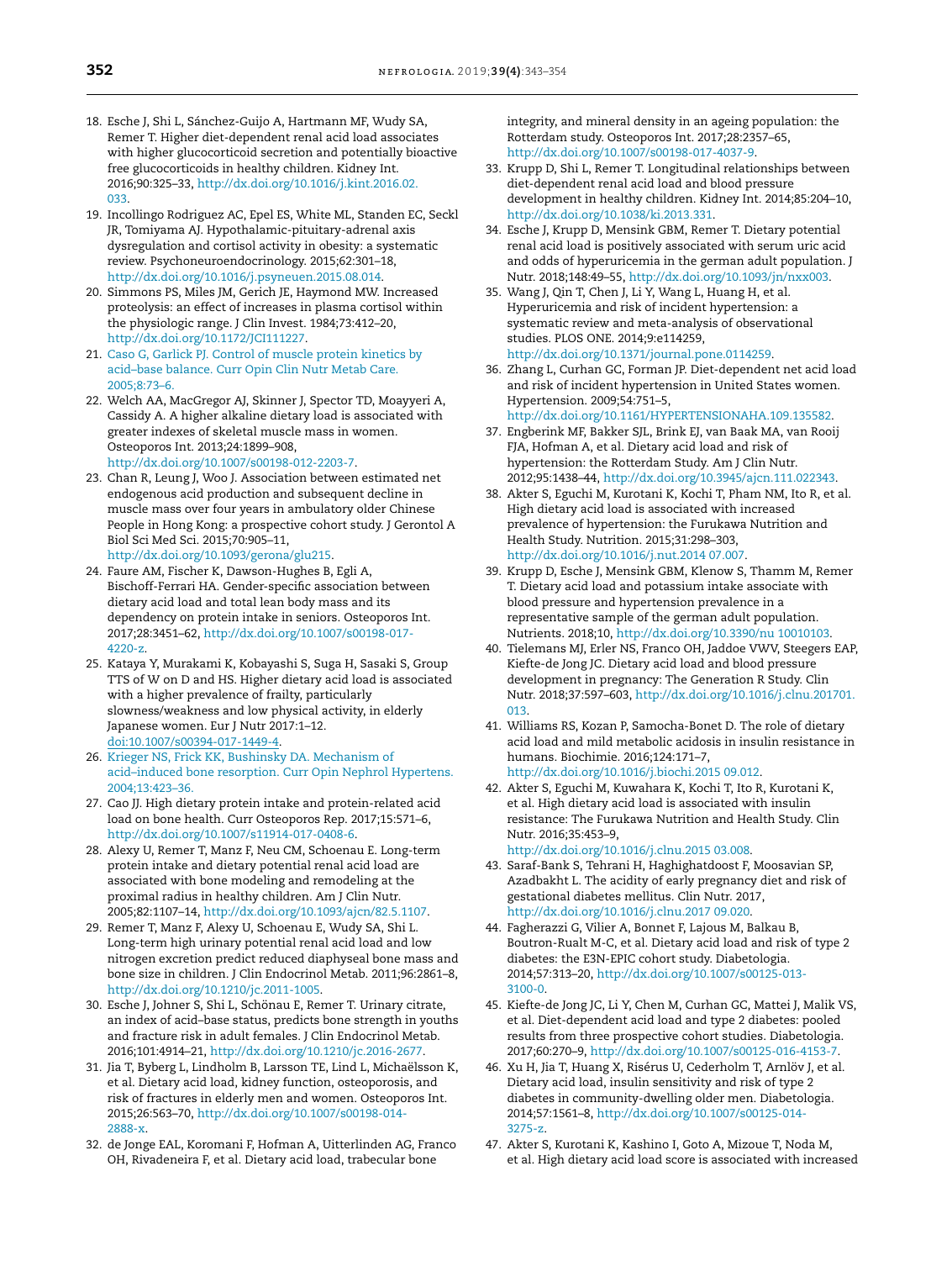<span id="page-10-0"></span>risk of type 2 diabetes in Japanese men: the Japan public health center-based prospective study. J Nutr. 2016;146:1076–83, [http://dx.doi.org/10.3945/jn.115.225177](dx.doi.org/10.3945/jn.115.225177).

48. Jayedi A, Shab-Bidar S. Dietary acid load and risk of type 2 diabetes: a systematic review and dose–response meta-analysis of prospective observational studies. Clin Nutr ESPEN. 2018;23:10–8,

[http://dx.doi.org/10.1016/j.clnesp.2017.12.005.](dx.doi.org/10.1016/j.clnesp.2017.12.005)

- 49. Iwase H, Tanaka M, Kobayashi Y, Wada S, Kuwahata M, Kido Y, et al. Lower vegetable protein intake and higher dietary acid load associated with lower carbohydrate intake are risk factors for metabolic syndrome in patients with type 2 diabetes: post-hoc analysis of a cross-sectional study. J Diabetes Investig. 2015;6:465–72, [http://dx.doi.org/10.1111/jdi.12326.](dx.doi.org/10.1111/jdi.12326)
- 50. Krupp D, Johner SA, Kalhoff H, Buyken AE, Remer T. Long-term dietary potential renal acid load during adolescence is prospectively associated with indices of nonalcoholic fatty liver disease in young women. J Nutr. 2012;142:313–9, [http://dx.doi.org/10.3945/jn.111.150540.](dx.doi.org/10.3945/jn.111.150540)
- 51. Chan R, Wong VW-S, Chu WC-W, Wong GL-H, Li LS, Leung J, et al. Higher estimated net endogenous: acid production may be associated with increased prevalence of nonalcoholic Fatty liver disease in chinese adults in Hong Kong. PLOS ONE. 2015;10:e0122406,

[http://dx.doi.org/10.1371/journal.pone](dx.doi.org/10.1371/journal.pone 0122406) 0122406.

- 52. So R, Song S, Lee JE, Yoon H-J. The Association between renal hyperfiltration and the sources of habitual protein intake and dietary acid load in a general population with preserved renal function: The KoGES Study. PLOS ONE. 2016;11:e0166495, [http://dx.doi.org/10.1371/journal.pone.0166495](dx.doi.org/10.1371/journal.pone.0166495).
- 53. Banerjee T, Crews DC, Wesson DE, Tilea A, Saran R, Rios Burrows N, et al. Dietary acid load and chronic kidney disease among adults in the United States. BMC Nephrol. 2014;15:137, [http://dx.doi.org/10.1186/1471-2369](dx.doi.org/10.1186/1471-2369 -15-137) -15-137.
- 54. Banerjee T, Tucker K, Griswold M, Wyatt SB, Harman J, Young B, et al. Dietary potential renal acid load and risk of albuminuria and reduced kidney function in the Jackson Heart Study. J Ren Nutr. 2018, [http://dx.doi.org/10.1053/j.jrn.2017](dx.doi.org/10.1053/j.jrn.2017 12.008) 12.008.
- 55. Rebholz CM, Coresh J, Grams ME, Steffen LM, Anderson CAM, Appel LJ, et al. Dietary acid load and incident chronic kidney disease: results from the ARIC Study. Am J Nephrol. 2015;42:427–35, [http://dx.doi.org/10.1159/000443746](dx.doi.org/10.1159/000443746).
- 56. Ko B-J, Chang Y, Ryu S, Kim EM, Lee MY, Hyun YY, et al. Dietary acid load and chronic kidney disease in elderly adults: protein and potassium intake. PLOS ONE. 2017;12:e0185069, [http://dx.doi.org/10.1371/journal.pone.0185069](dx.doi.org/10.1371/journal.pone.0185069).
- 57. Banerjee T, Crews DC, Wesson DE, Tilea AM, Saran R, Ríos-Burrows N, et al. High dietary acid load predicts ESRD among adults with CKD. J Am Soc Nephrol. 2015;26:1693–700, [http://dx.doi.org/10.1681/ASN.2014040332.](dx.doi.org/10.1681/ASN.2014040332)
- 58. Ikizler HO, Zelnick L, Ruzinski J, Curtin L, Utzschneider KM, Kestenbaum B, et al. Dietary acid load is associated with serum bicarbonate but not insulin sensitivity in chronic kidney disease. J Ren Nutr. 2016;26:93–102, [http://dx.doi.org/10.1053/j.jrn.2015.08.008.](dx.doi.org/10.1053/j.jrn.2015.08.008)
- 59. Haghighatdoost F, Najafabadi MM, Bellissimo N, Azadbakht L. Association of dietary acid load with cardiovascular disease risk factors in patients with diabetic nephropathy. Nutrition. 2015;31:697–702, [http://dx.doi.org/10.1016/j.nut.2014.11.](dx.doi.org/10.1016/j.nut.2014.11.012) [012.](dx.doi.org/10.1016/j.nut.2014.11.012)
- 60. Trinchieri A, Zanetti G, Currò A, Lizzano R. Effect of potential renal acid load of foods on calcium metabolism of renal calcium stone formers. Eur Urol 2001;39 Suppl 2:33–6; discussion 36-37. [doi:10.1159/000052556](http://dx.doi.org/10.1159/000052556)
- 61. Vezzoli G, Dogliotti E, Terranegra A, Arcidiacono T, Macrina L, Tavecchia M, et al. Dietary style and acid load in an Italian population of calcium kidney stone formers. Nutr Metab Cardiovasc Dis. 2015;25:588–93, [http://dx.doi.org/10.1016/j.numecd.2015.03.005](dx.doi.org/10.1016/j.numecd.2015.03.005).
- 62. Trinchieri A, Maletta A, Lizzano R, Marchesotti F. Potential renal acid load and the risk of renal stone formation in a case-control study. Eur J Clin Nutr. 2013;67:1077–80, [http://dx.doi.org/10.1038/ejcn.2013.155.](dx.doi.org/10.1038/ejcn.2013.155)
- 63. Ferraro PM, Mandel EI, Curhan GC, Gambaro G, Taylor EN. Dietary protein and potassium diet-dependent net acid load, and risk of incident kidney stones. Clin J Am Soc Nephrol. 2016;11:1834–44, [http://dx.doi.org/10.2215/CJN.](dx.doi.org/10.2215/CJN.01520216) [01520216.](dx.doi.org/10.2215/CJN.01520216)
- 64. Han E, Kim G, Hong N, Lee Y, Kim DW, Shin HJ, et al. Association between dietary acid load and the risk of cardiovascular disease: nationwide surveys (KNHANES 2008–2011). Cardiovasc Diabetol. 2016;15, [http://dx.doi.org/10.1186/s12933-016-0436-z](dx.doi.org/10.1186/s12933-016-0436-z).
- 65. Benjamin EJ, Virani SS, Callaway CW, Chamberlain AM, Chang AR, Cheng S, et al. Heart disease and stroke statistics-2018 update: a report from the American Heart Association. Circulation. 2018;137:e67–492, [http://dx.doi.org/10.1161/CIR.0000000000000558](dx.doi.org/10.1161/CIR.0000000000000558).
- 66. Huston HK, Abramowitz MK, Zhang Y, Greene T, Raphael KL. Net endogenous acid production and mortality in NHANES III. Nephrology (Carlton). 2015;20:209–15, [http://dx.doi.org/10.1111/nep.12365.](dx.doi.org/10.1111/nep.12365)
- 67. Akter S, Nanri A, Mizoue T, Noda M, Sawada N, Sasazuki S, et al. Dietary acid load and mortality among Japanese men and women: the Japan Public Health Center-based Prospective Study. Am J Clin Nutr. 2017;106:146–54, [http://dx.doi.org/10.3945/ajcn.117.152876](dx.doi.org/10.3945/ajcn.117.152876).
- 68. Welch AA, Mulligan A, Bingham SA, Khaw K-T. Urine pH is an indicator of dietary acid–base load, fruit and vegetables and meat intakes: results from the European Prospective Investigation into Cancer and Nutrition (EPIC)-Norfolk population study. Br J Nutr. 2008;99:1335–43, [http://dx.doi.org/10.1017/S0007114507862350](dx.doi.org/10.1017/S0007114507862350).
- 69. Miki A, Hashimoto Y, Tanaka M, Kobayashi Y, Wada S, Kuwahata M, et al. Urinary pH reflects dietary acid load in patients with type 2 diabetes. J Clin Biochem Nutr. 2017;61:74–7, [http://dx.doi.org/10.3164/jcbn.16-118](dx.doi.org/10.3164/jcbn.16-118).
- 70. Cosgrove K, Johnston CS. Examining the impact of adherence to a vegan diet on acid–base balance in healthy adults. Plant Foods Hum Nutr. 2017;72:308–13, [http://dx.doi.org/10.1007/s11130-017-0620-7](dx.doi.org/10.1007/s11130-017-0620-7).
- 71. Shea MK, Gilhooly CH, Dawson-Hughes B. Food groups associated with measured net acid excretion in community-dwelling older adults. Eur J Clin Nutr. 2017;71:420–4, [http://dx.doi.org/10.1038/ejcn.2016.195.](dx.doi.org/10.1038/ejcn.2016.195)
- 72. [Osuna](http://refhub.elsevier.com/S2013-2514(19)30112-9/sbref0745) [Padilla](http://refhub.elsevier.com/S2013-2514(19)30112-9/sbref0745) [IA,](http://refhub.elsevier.com/S2013-2514(19)30112-9/sbref0745) [Leal](http://refhub.elsevier.com/S2013-2514(19)30112-9/sbref0745) [Escobar](http://refhub.elsevier.com/S2013-2514(19)30112-9/sbref0745) [G,](http://refhub.elsevier.com/S2013-2514(19)30112-9/sbref0745) [Garza](http://refhub.elsevier.com/S2013-2514(19)30112-9/sbref0745) [García](http://refhub.elsevier.com/S2013-2514(19)30112-9/sbref0745) [CA.](http://refhub.elsevier.com/S2013-2514(19)30112-9/sbref0745) [Manejo](http://refhub.elsevier.com/S2013-2514(19)30112-9/sbref0745) [nutricional](http://refhub.elsevier.com/S2013-2514(19)30112-9/sbref0745) [de](http://refhub.elsevier.com/S2013-2514(19)30112-9/sbref0745) [la](http://refhub.elsevier.com/S2013-2514(19)30112-9/sbref0745) [hiperfosfatemia](http://refhub.elsevier.com/S2013-2514(19)30112-9/sbref0745) [en](http://refhub.elsevier.com/S2013-2514(19)30112-9/sbref0745) [la](http://refhub.elsevier.com/S2013-2514(19)30112-9/sbref0745) [enfermedad](http://refhub.elsevier.com/S2013-2514(19)30112-9/sbref0745) [renal](http://refhub.elsevier.com/S2013-2514(19)30112-9/sbref0745) [crónica.](http://refhub.elsevier.com/S2013-2514(19)30112-9/sbref0745) [Nutrición](http://refhub.elsevier.com/S2013-2514(19)30112-9/sbref0745) [Clínica](http://refhub.elsevier.com/S2013-2514(19)30112-9/sbref0745) [y](http://refhub.elsevier.com/S2013-2514(19)30112-9/sbref0745) [Dietética](http://refhub.elsevier.com/S2013-2514(19)30112-9/sbref0745) [Hospitalaria.](http://refhub.elsevier.com/S2013-2514(19)30112-9/sbref0745) [2017;37:140–8.](http://refhub.elsevier.com/S2013-2514(19)30112-9/sbref0745)
- 73. Siener R, Jahnen A, Hesse A. Influence of a mineral water rich in calcium, magnesium and bicarbonate on urine composition and the risk of calcium oxalate crystallization. Eur J Clin Nutr. 2004;58:270–6, [http://dx.doi.org/10.1038/sj.ejcn.1601778](dx.doi.org/10.1038/sj.ejcn.1601778).
- 74. Heil DP. Acid–base balance and hydration status following consumption of mineral-based alkaline bottled water. J Int Soc Sports Nutr. 2010;7:29, [http://dx.doi.org/10.1186/1550-2783-7-29](dx.doi.org/10.1186/1550-2783-7-29).
- 75. Day RO, Liauw W, Tozer LM, McElduff P, Beckett RJ, Williams KM. A double-blind, placebo-controlled study of the short